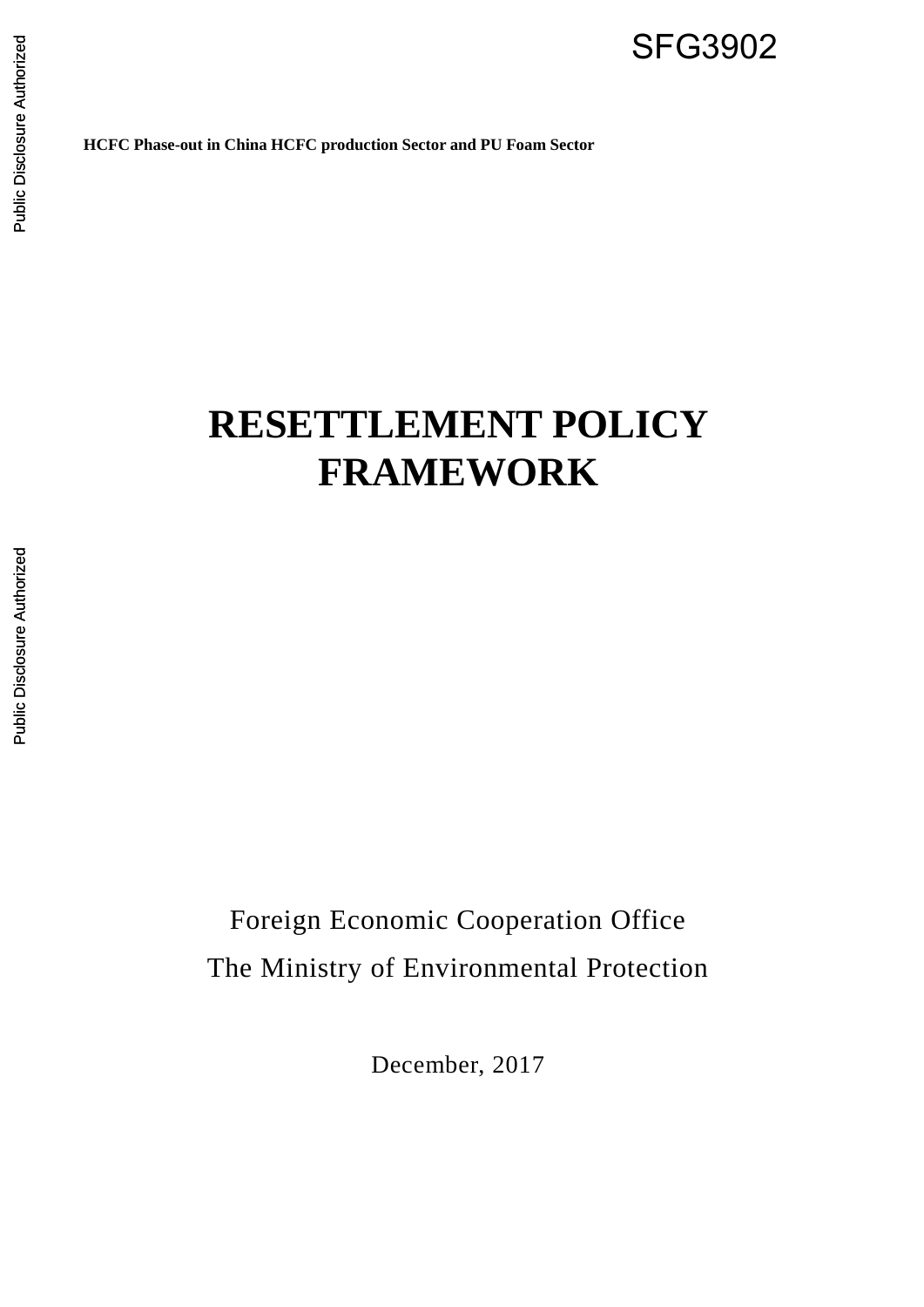# **CONTENTS**

| 5.3 Key Provisions of Deepening the Reform Provisions of Strict Land Management - 19 - |
|----------------------------------------------------------------------------------------|
|                                                                                        |
|                                                                                        |
|                                                                                        |
|                                                                                        |
|                                                                                        |
|                                                                                        |
|                                                                                        |
|                                                                                        |
|                                                                                        |
|                                                                                        |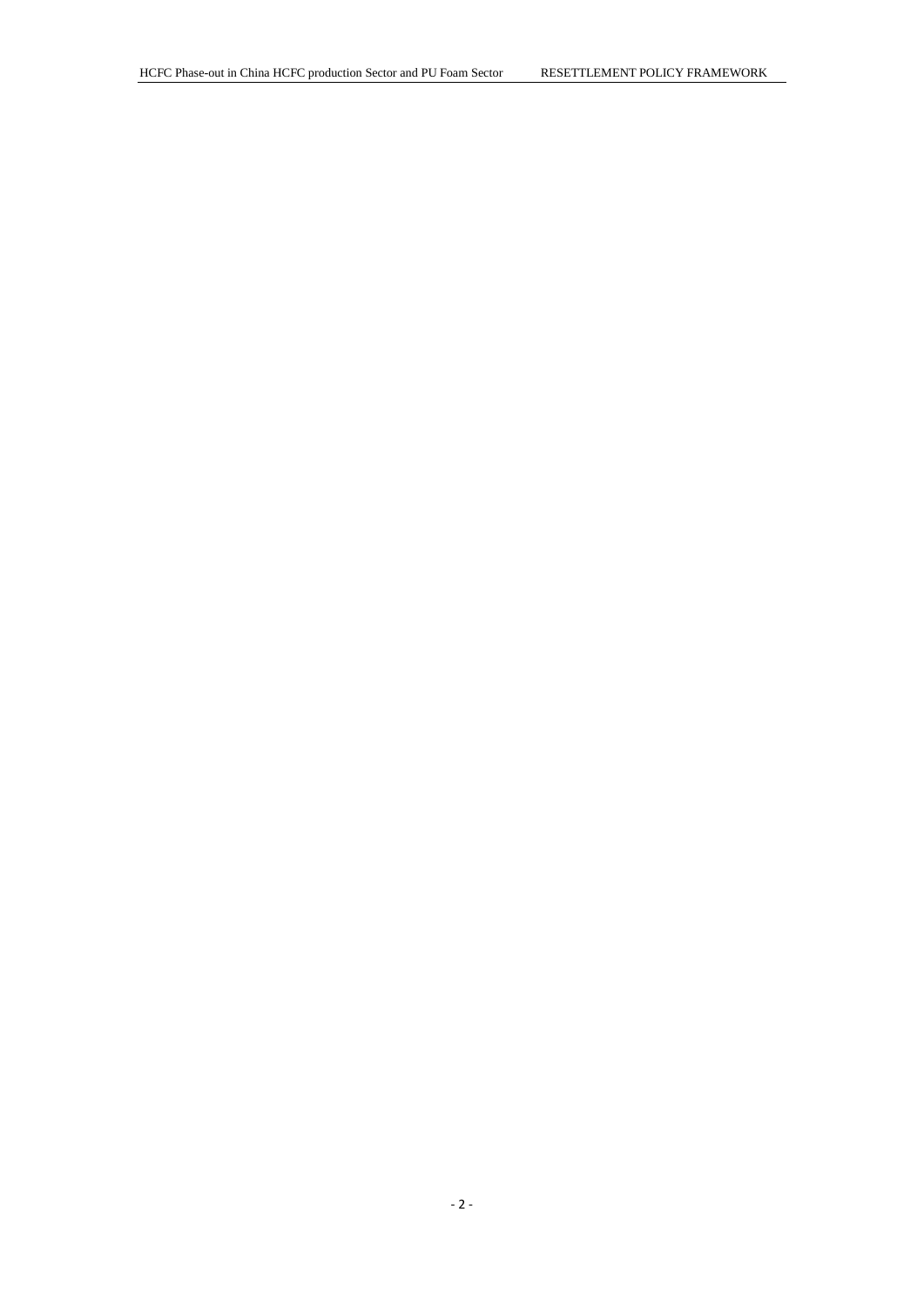# **I. Introduction**

<span id="page-3-0"></span>This document constitutes the Resettlement Policy Framework (RPF) for the 2nd phase HCFCs phase-out project in production sector and PU foam sector in China. At the 19th Meeting of the Parties to the Montreal Protocol in September 2007, the Parties agreed to accelerate the phase-out of HCFCs. China, as Article 5 country, will freeze production and consumption of HCFC by 2013 and will reduce HCFC production and consumption by 10% by 2015, by 67.5% by 2025, and complete phase-out by 2030, while allowing for servicing an annual average of 2.5 percent during the period 2030 to 2040. Regulations on the Management of Ozone Depleting Substances (hereinafter referred to as Regulations) were issued in June 2010. These Regulations define the objectives and roles of Ozone-Depleting Substance (hereinafter referred to as ODS) management at the national level, establish the quota system and total amount control strategy, and clarify the legal duty for illegal production and consumption, as well as import and export. This is the first regulation that converted the international environmental convention which China has joined a specialized domestic regulation.

On the basis of the achievement of HCFC reduction goal of the 1st phase, the [Executive Committee of the Multilateral Fund for the Implementation \(E](http://climate-l.iisd.org/news/executive-committee-of-the-multilateral-fund-for-the-implementation-of-the-montreal-protocol-considers-costs-associated-with-climate-benefits/)xCom) has approved the "Preparation Reserve Fund Project of the 2nd Phase HCFCs Phase-out Management Plan in China's PU Foam Sector" at the 73rd Meeting in November 2004; in November 2015, has approved the "Preparation Reserve Fund Project of the 2nd Phase HCFCs Phase-out Management Plan in China's HCFCs Production Sector" and the World Bank was assigned as the international implementing agency to assists Project Management Organization (hereinafter referred to as PMO) in China at the 75th Meeting. In December 2016, the 2nd Phase HCFCs Phase-out Management Plan in China's PU Foam Sector has been approved by the Executive Committee of the Multilateral Fund for the Implementation at the 77th Meeting and the entire phase-out of the use of HCFCs as the foaming agent in such section will be achieved before the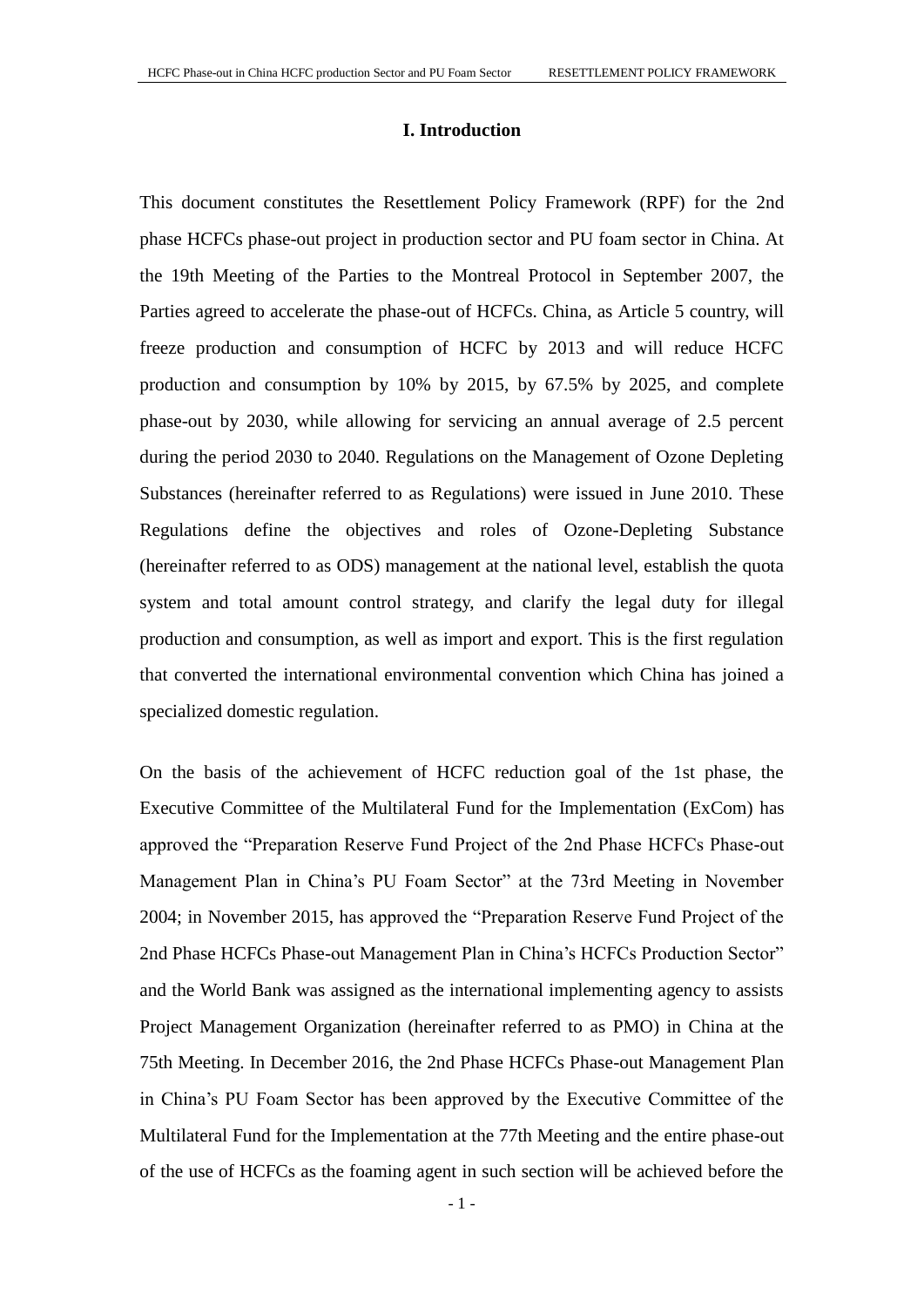end of 2025. The 2nd Phase HCFCs Phase-out Management Plan of China's HCFCs Production Sector has also been prepared completely and submitted to Executive Committee of the Multilateral Fund for the Implementation for the approval in March 2017.

Both environmental and social safeguard policy frameworks of HCFCs phase-out in Production and PU foam sectors in China are parts of the HPMP preparation. Because production and consumption of HCFC will reduce 10% in project implementation period, almost all of the project enterprises will conduct replacement activity in the original site. According to information available at this stage, it is unclear how many and which specific project enterprises may require land for possible expansion or relocation led by the project investment support. Thus involuntary resettlement in relation to land requisition and resettlement cannot be determined at this stage. This RPF is therefore prepared. When it is known that land acquisition and involuntary resettlement will be caused by the HCFC phase-out project, the project implementation organization shall follow the principles and procedures of RPF to carry out work. Under this circumstance, the relevant requirements indicated in RPF need to be followed when a Resettlement Action Plan (RAP) is needed. The preparation of RAP is to steer the project design and implementation to minimize the potential social impacts and provide the compensation and work opportunities/livelihood recovery to the displaced persons. Through provision of compensation and other forms of assistance, the income and living standard of the displaced persons should be improved or at least restored to the level prior to the project phase-out.

As the guiding framework, the social safeguard framework of the 1st phase period has reduced the social risks during the project implementation for the smooth implementation of the phase-out project in the 1st phase by restraining the subproject. The implementation experience of the social safeguard framework of the 1st phase has provided sufficient basis for the upgrade and preparation of the social safeguard

 $-2-$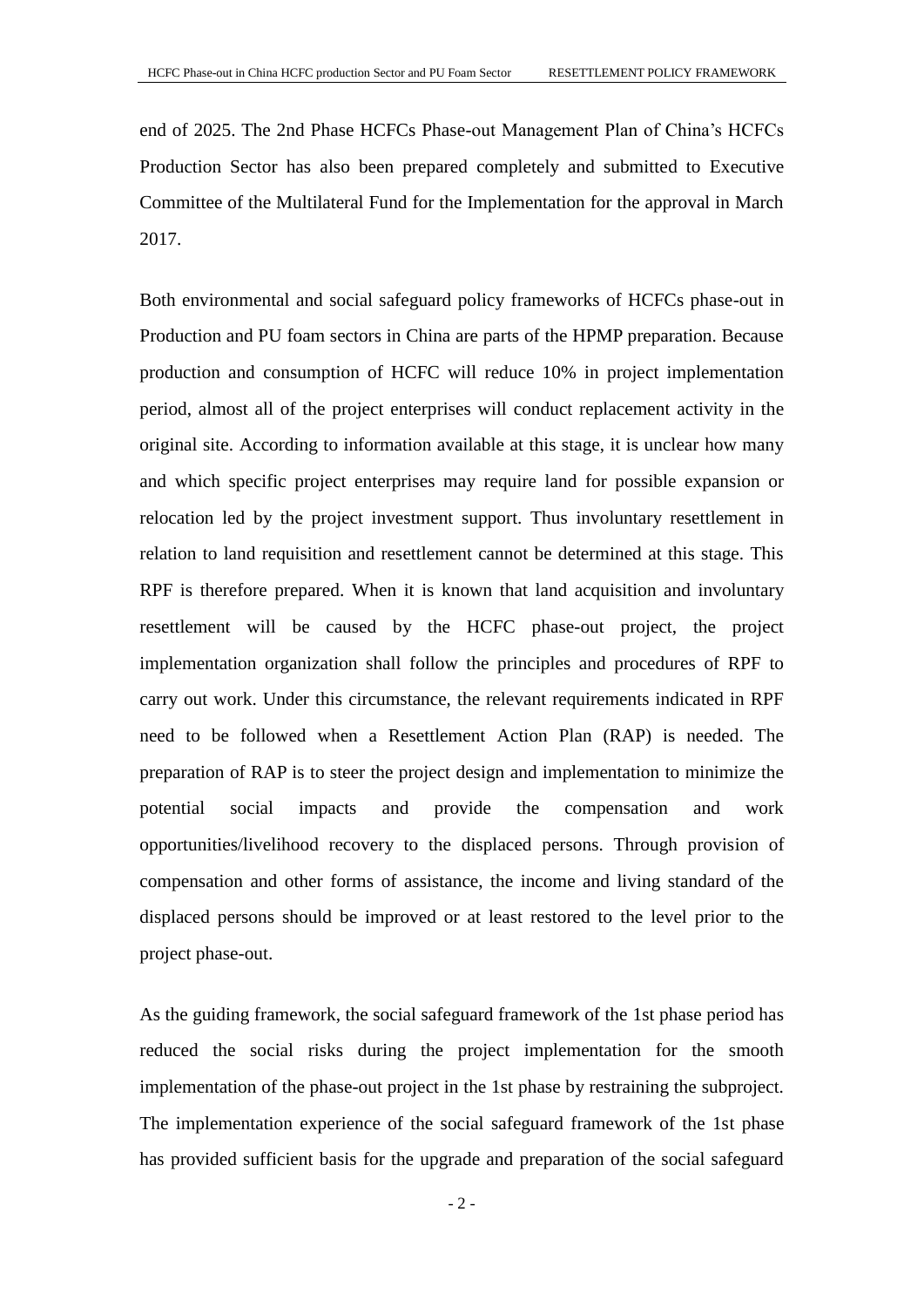framework of the 2nd phase. Since many enterprises may be involved in HCFC phase-out project, in order to improve the social safeguard framework of the 2nd phase and further understand and reduce the social impacts caused by the project implementation, PMO engaged an investigation team to conduct site visits to 5 HCFC production enterprises and 5 PU foam enterprises among about 130 subproject enterprises in the first phase so as to review the environmental and social problems and impacts related to the project in the 2nd phase. The survey results show that our country has closed 5 HCFC production lines and transformed 54 PU enterprises so as to achieve the 10% phase-out goal in 2015. At present, these phase-out activities have been completed basically and no significant and adverse social impacts have been found during the project implementation.

During the screening of the project enterprises of the 2nd phase, in view of that only 10% of HCFC production enterprises will be eliminated in the 1st phase, the types of the production lines to be closed are not included in the project implementation mode. However, many HCFC production enterprises hope to eliminate thoroughly their production quota and close their production lines in the 1st phase. Via the negotiation and coordination with World Bank, World Bank has approved the newly-added production line closure projects and framework document for social risks and related mitigation measures, in order to meet the grievance that the enterprise close the production line completely in the 2nd phase.

Many laws and regulations related to the social safeguard in China and the security policies of World Bank have been revised in recent years. Thus, it is necessary to update the framework document according to the latest social safeguard requirements. Therefore, the goal of this work is to revise the resettlement framework document of the 1st phase for HCFC phase-out, upgrade relevant rules, procedures and systems needed for the project, add the framework document for social risks and related mitigation measures and arrange to identify, supervise and slow down the adverse environmental and social impacts which may be caused by the activity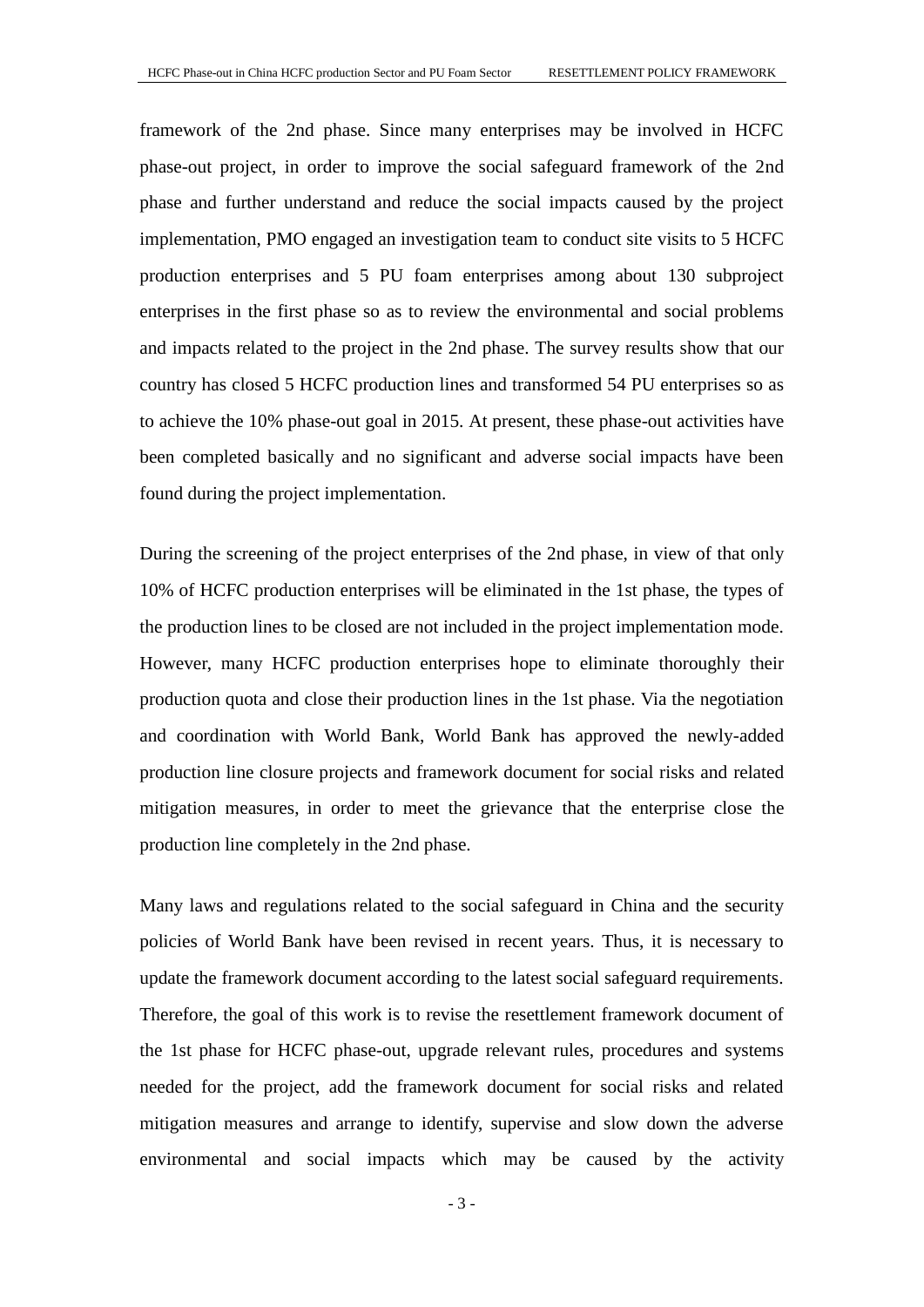implementation of various parts of the project, thus guaranteeing the crowd influenced by the project can enjoy fairly the project benefits.

# **II. Project Description**

<span id="page-6-0"></span>The Multilateral Fund will provide financial and technical support to eligible enterprises in order to meet the objective of total phase-out of the 2nd phase HCFC in production and consumption sectors and assist to find the alternatives to replace HCFCs. In view of the newly-added closure types of production lines of production enterprises, the 2nd phase HCFC phase-put Project will consist of the following categories: (1) PU foam sector: ① Foam enterprises whose conversion to alternative technology (e.g. hydrocarbon) at present location (hereinafter referred to as conversion at present location); ② Foam enterprises whose conversion to alternative technology (e.g. hydrocarbon) involve relocation of their facilities (hereinafter referred to as conversion at new location); ③Existing polyol system houses providing technical support on low GWP alternatives that may be flammable and provide the pre-blended ployol with hydrocarbon to small and medium foam enterprises (hereinafter referred to as system house conversion); ④Foam enterprises engaging in identification and testing of potential substitutes. (2) HCFC production Sector: ⑤HCFC production reduction, ⑥ Closure of HCFC production lines.

This policy framework shall be applied when land acquisition and resettlement is caused by the HCFC phase-out project. According to the survey, potential land acquisition and resettlement might occur due to possible relocation of a few project enterprises in compliance with their local government overall development plan. To ensure that implementation of land acquisition and resettlement associated with the HCFCs phase-out follow relevant national laws and regulations and comply with the safeguard policies of the World Bank, this policy framework is prepared and sets out the policies and procedures for addressing involuntary resettlement.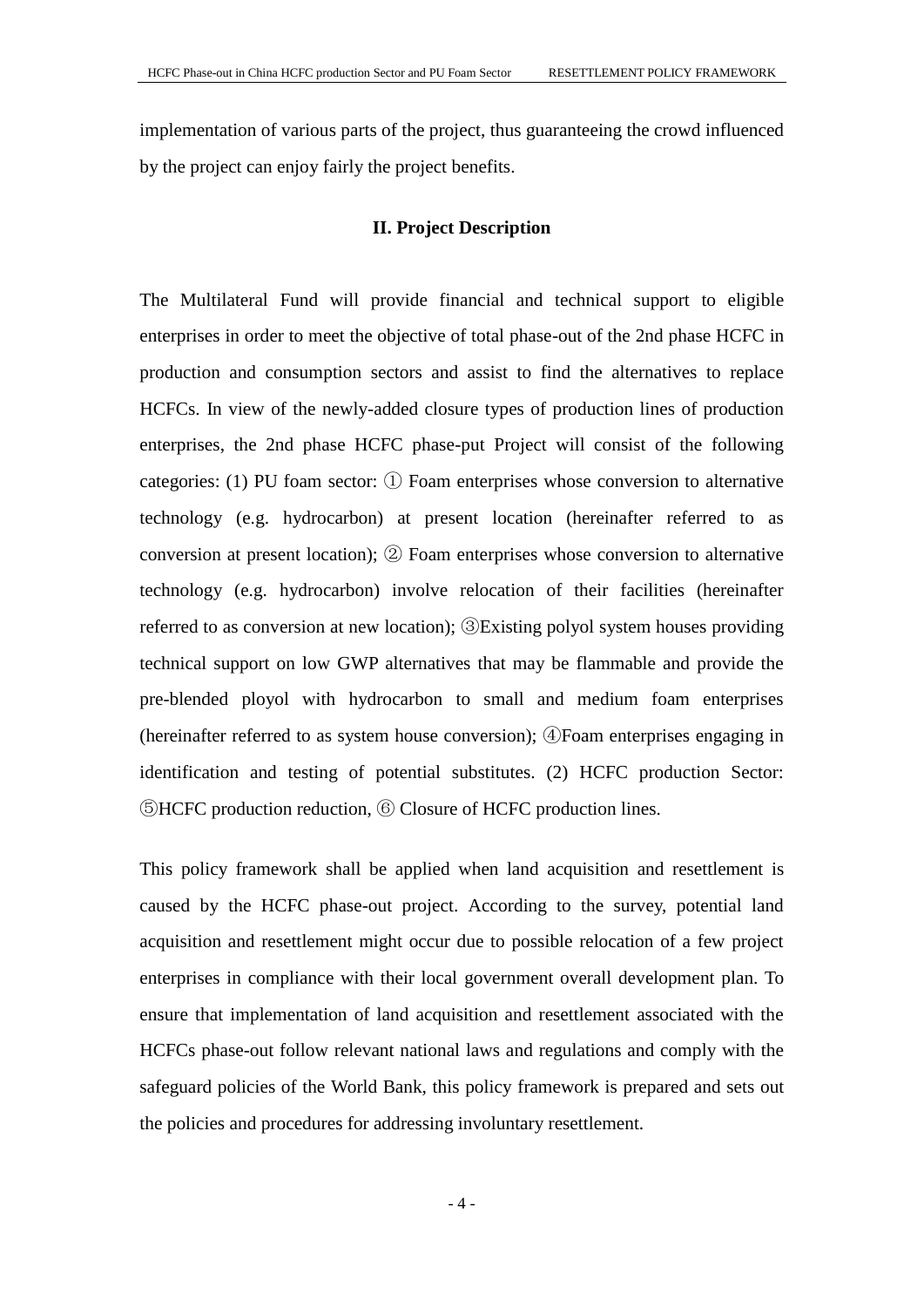# **III. Policy Objectives and Key Definitions**

<span id="page-7-0"></span>OP 4.12 provides essential guidance on objectives and principles that are applicable in HCFC phase-out projects generating land acquisition and resettlement-related impacts. Key objectives and definitions are as follows:

Every reasonable effort will be made to avoid or minimize the need for land acquisition, and to minimize all resettlement-related adverse impacts. If land acquisition and associated adverse impacts cannot be avoided, the principle objective of the RPF is to ensure that all persons subjected to adverse impacts ("displaced persons" as defined below) are compensated at replacement cost (as defined below) for lost land and other assets and otherwise provided with any rehabilitation measures or other forms of assistance necessary to provide them with sufficient opportunity to improve, or at least restore, their incomes and living standards.

"Displaced persons" refers to all of the people who, on account of the activities listed above, would have their (1) standard of living adversely affected, or (2) right, title, interest in any house, land (including premises, agricultural and grazing land) or any other fixed or movable asset acquired or possessed temporarily or permanently. (3) access to productive assets adversely affected, temporarily or permanently, or (4) business, occupation, work or place of residence or habitat adversely affected, and "displaced person" means any of the displaced persons.

- 5 - "Replacement cost" is the method of valuation of assets which determines the amount of compensation sufficient to replace lost assets, including any necessary transaction costs. Compensation at replacement cost is defined as follows: For agricultural land, it is the pre-project or pre-displacement, whichever is higher, market value of land of equal productive potential or use located in the vicinity of the affected land, plus the cost of preparing the land to levels similar to those of the affected land, plus the cost of any registration and transfer taxes. For land in urban areas, it is the pre-displacement market value of land of equal size and use, with similar or improved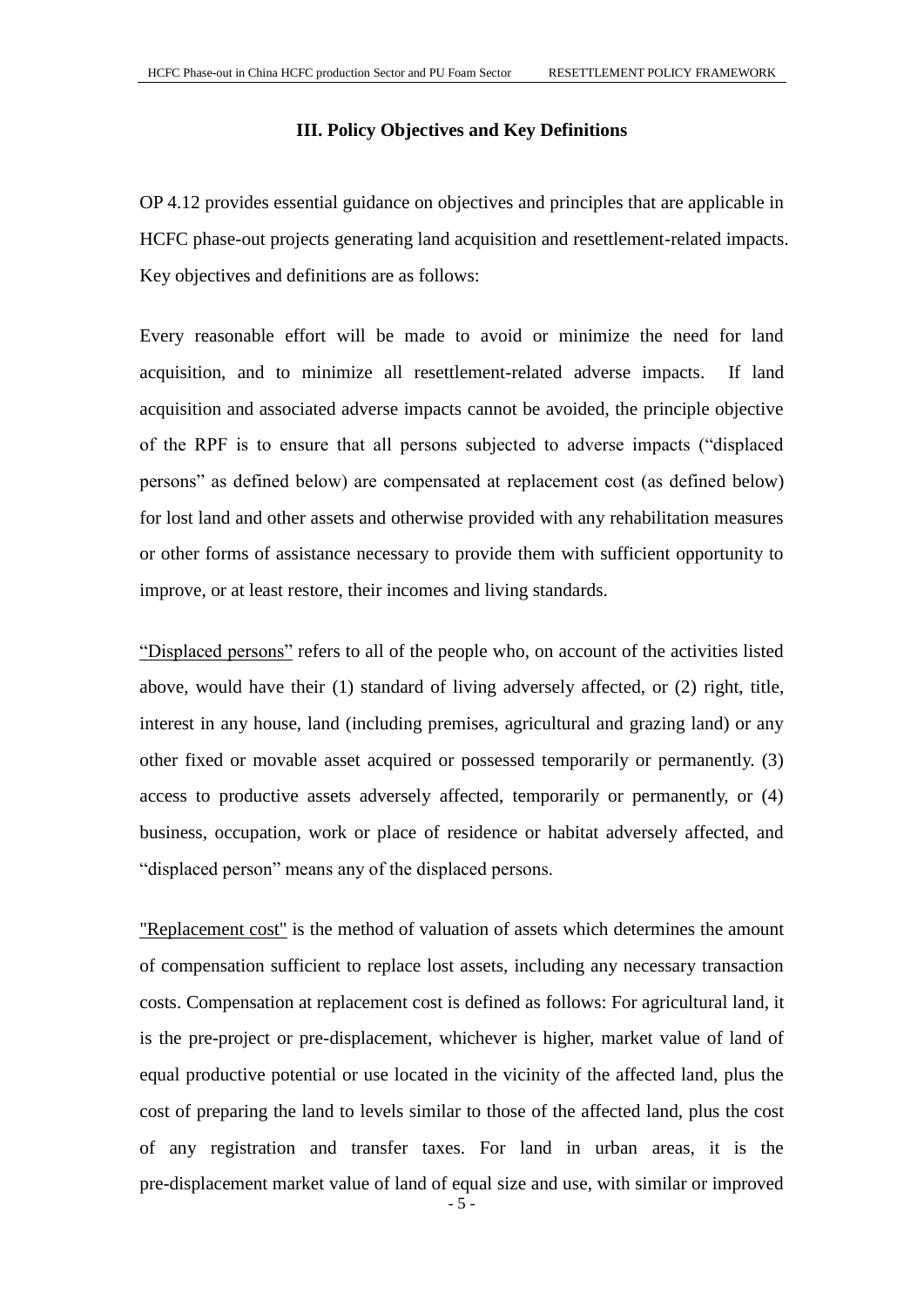public infrastructure facilities and services and located in the vicinity of the affected land, plus the cost of any registration and transfer taxes. For houses and other structures, it is the market cost of the materials to build a replacement structure with an area and quality similar to or better than those of the affected structure, or to repair a partially affected structure, plus the cost of transporting building materials to the construction site, plus the cost of any labor and contractors' fees, plus the cost of any registration and transfer taxes. In determining the replacement cost, depreciation of the asset and the value of salvage materials are not taken into account, nor is the value of benefits to be derived from the project deducted from the valuation of an affected asset. Where domestic law does not meet the standard of compensation at full replacement cost, compensation under domestic law is supplemented by additional measures so as to meet the replacement cost standard. Such additional assistance is distinct from resettlement measures to be provided under other clauses in OP 4.12, Para. 6.

"Land acquisition" is the process whereby a person involuntary loses ownership, use of, or access to, land as a result of the project. Land acquisition can lead to a range of associated impacts, including loss of residence or other fixed assets (fences, wells, tombs, or other structures or improvements that are attached to the land).

"Rehabilitation" is the process by which displaced persons are provided sufficient opportunity to restore productivity, incomes and living standards.

"Cut-off Date" is the date prior to which the ownership or use establishes eligibility as displaced persons for compensation or other assistance. The cut-off date is established in the RAP. It normally coincides with the date of the census of affected persons, or the date of public notification regarding the specific civil works that would cause displacement. Persons coming into the project area after the cut-off date are not eligible for compensation or other assistance.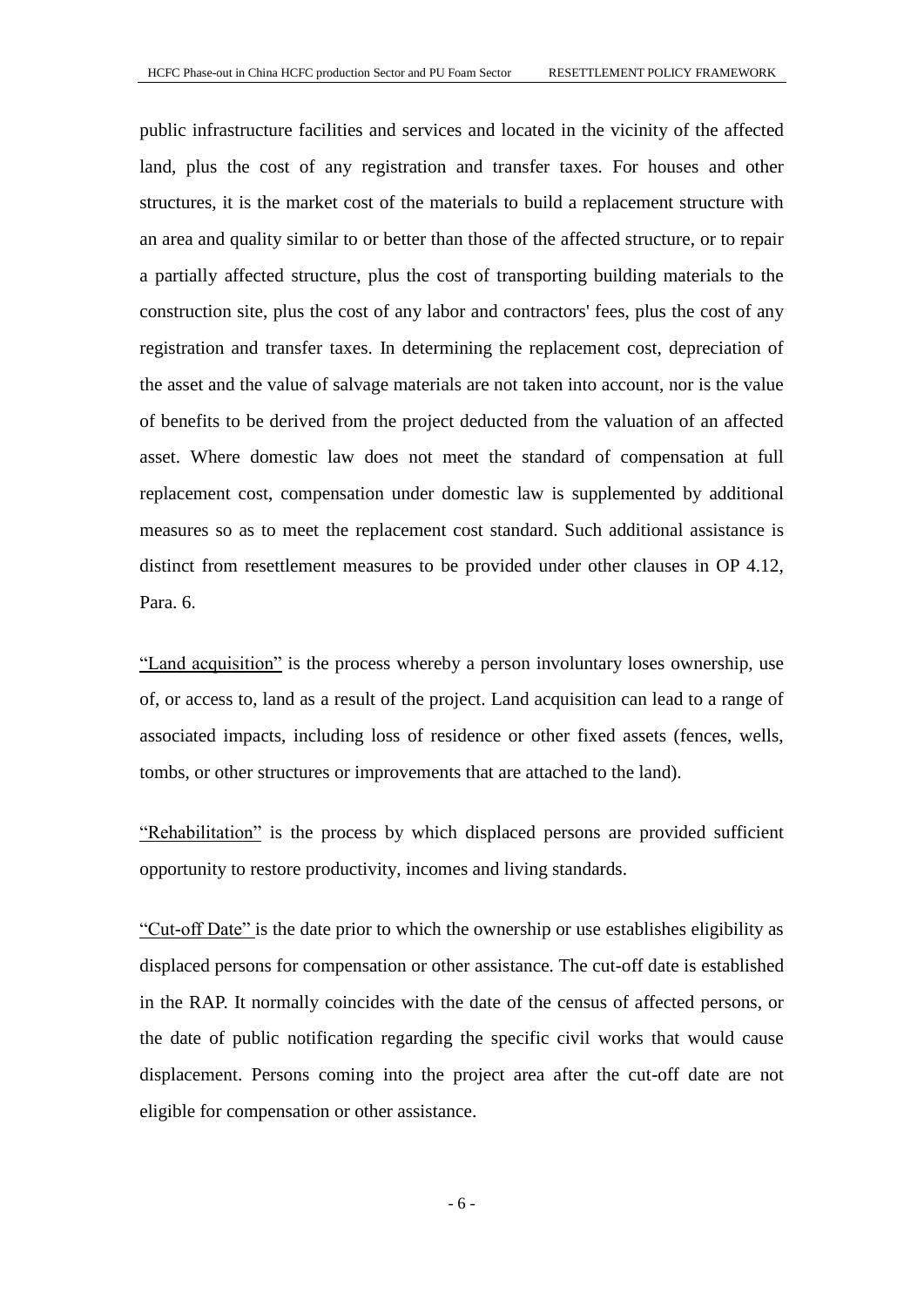# **IV. Key Principles**

<span id="page-9-0"></span>World Bank's OP 4.12 establishes several key principles to be followed in resettlement planning and implementation. Of particular relevance for this RPF are the following:

- a) Wherever possible, project designs and RAPs should be conceived as development opportunities, so that displaced persons may benefit from the services and facilities created for, or by, project activities.
- b) All displaced persons are entitled to compensation for lost assets, or to alternative but equivalent forms of assistance in lieu of compensation; lack of legal rights to the assets lost will not bar displaced persons from entitlement to such compensation or alternative forms of assistance.
- c) Compensation rates as established in a RAP refer to amounts to be paid in full to the individual or collective owner of the lost asset, without depreciation or deduction for taxes, fees or any other purpose.
- d) When cultivated land is acquired, effort should be made to provide land-for-land replacement.
- e) Replacement house plots, sites for relocating businesses, or replacement agricultural land should be of equivalent use value to the land that was lost.
- f) The resettlement transition period should be minimized. Compensation for assets should be paid prior to the time of impact, so that new houses can be constructed, fixed assets can be removed or replaced, and other necessary mitigation measures can be undertaken prior to actual displacement.
- g) Displaced persons are to receive support (direct assistance or allowances) to meet moving expenses or for temporary subsistence until they can resume productive activities.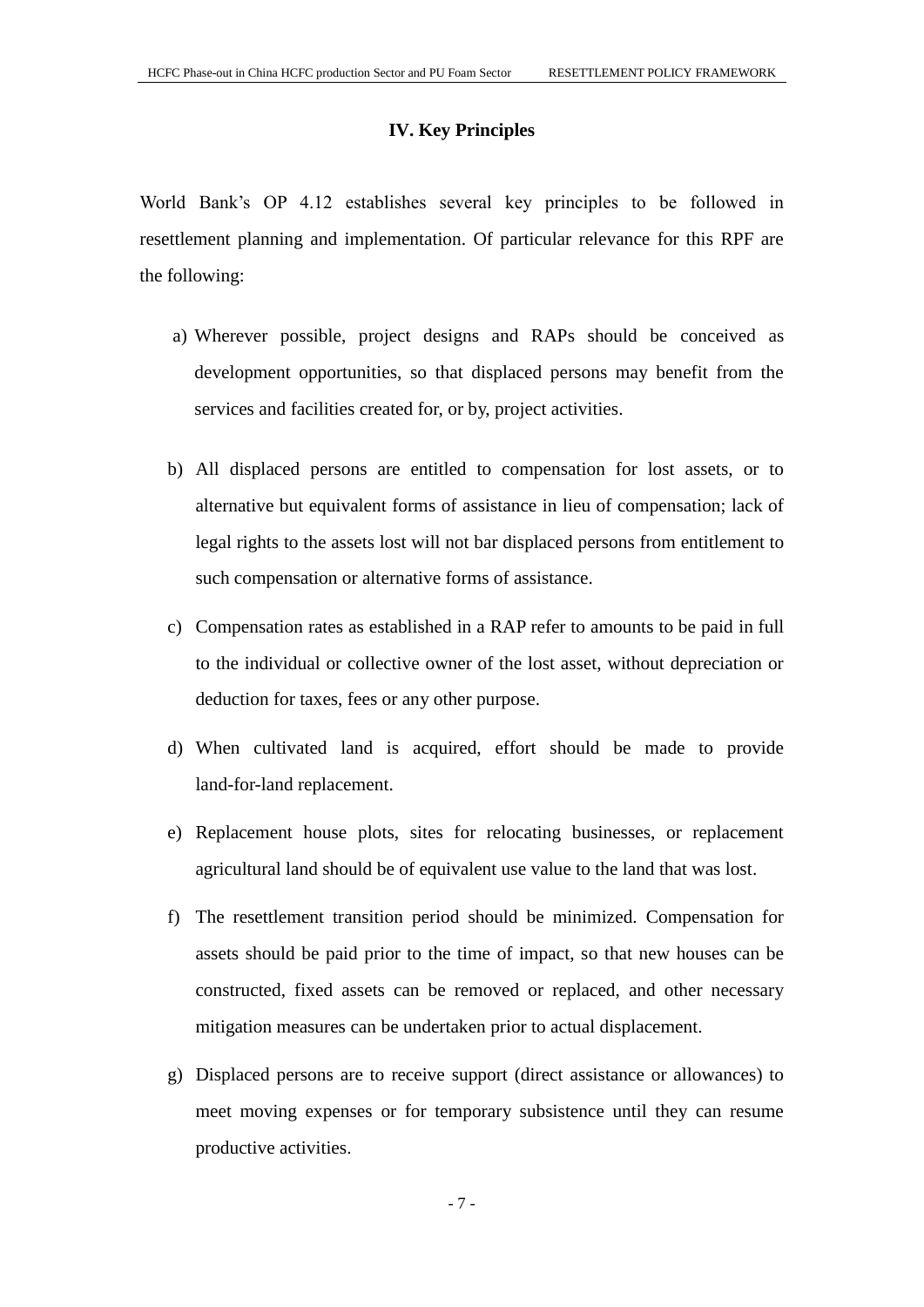- h) Displaced persons should be consulted during the process of RAP preparation, so that their preferences regarding possible resettlement arrangements are solicited and considered; RAPs are publicly disclosed in a manner accessible to displaced persons.
- i) Displaced persons should be consulted during the process of RAP preparation, so that their preferences regarding possible resettlement arrangements are solicited and considered; RAPs are publicly disclosed in a manner accessible to displaced persons.
- j) Responsibility must be clearly established for meeting all costs associated with land acquisition and resettlement, and for ensuring that sufficient funds are available as they become needed.
- k) Clear institutional arrangements must be established to ensure effective and timely implementation of all resettlement and rehabilitation measures.
- l) Adequate arrangements for effective supervision will be made on implementation of all resettlement measures.
- m) Methods by which displaced persons can pursue grievances will be established, and information about grievance procedures will be provided to displaced persons.

# **V. Chinese Legal and Regulatory Framework**

<span id="page-10-0"></span>For any land acquisition and resettlement activities in China, they will follow a set of national laws and regulations, which include:

(1) Property Law of the People's Republic of China (issued on March 26, 2007 according to the Order of the President of the People's Republic of China (No.62) and implemented as of October 1. 2007);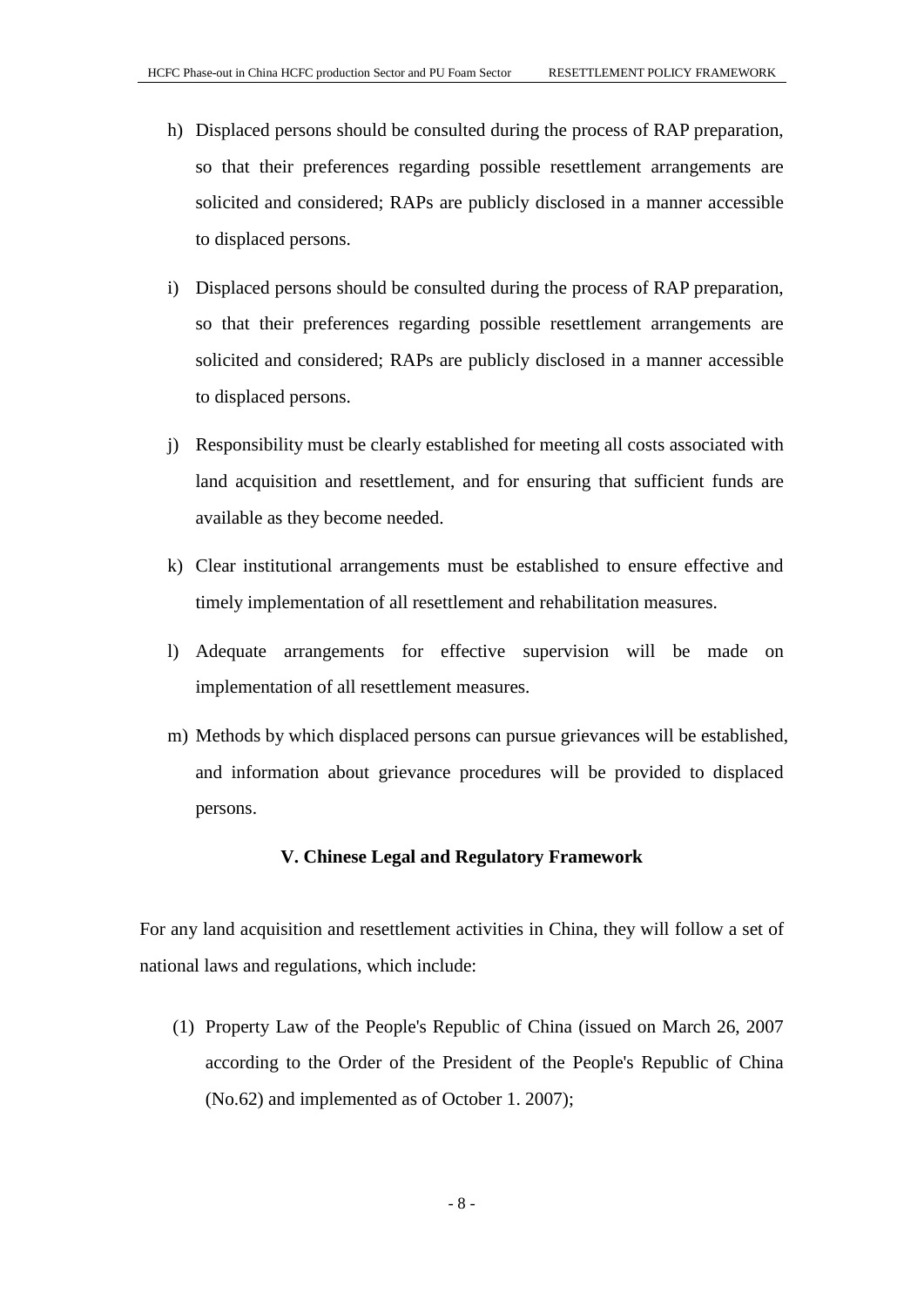- (2) Land Administration Law of the People's Republic of China (issued in 1986 and amended in 1998 and 2004 respectively), the pertinent provisions of the Land Administration Law of the People's Republic of China (State Council Order No.256 1998).
- (3) The pertinent provisions of the Land Administration Law of the People's Republic of China (issued on December 27, 1998 according to State Council Order No.256 and implemented as of January 1, 1999); .
- (4) Regulation on Dismantlement Basic Farmland Protection (State Council Order No.257 1998).
- (5) Regulation on the Compensation and Dismantlement of Houses on State-owned Land. (State Council Order No. 590, 2011).
- (6) Assessment Method on Housing Expropriation of State-owned Land (Jianfang [2011] No.77);
- (7) Circular of the Ministry of Land and Resources Concerning the Issuance of the Guiding Opinions on Improving the System of Compensation for Requisition of Land (Circular No. 238, issued by Ministry of Land and Natural Resources (MLR) in 2004),
- (8) Regulations on deepening the reform provisions of strict land management (Guofa [2004] No.28).
- (9) Circular of the State Council Concerning the Issues of Strengthening the Control of Land (Guofa [2006] No.31).
- (10)Measures for Announcement of Land Acquisition (MLR Order No.10).
- (11)Circular of the General Office of the State Council on the approval and transmission of the Guidelines submitted by the State Council Ministry of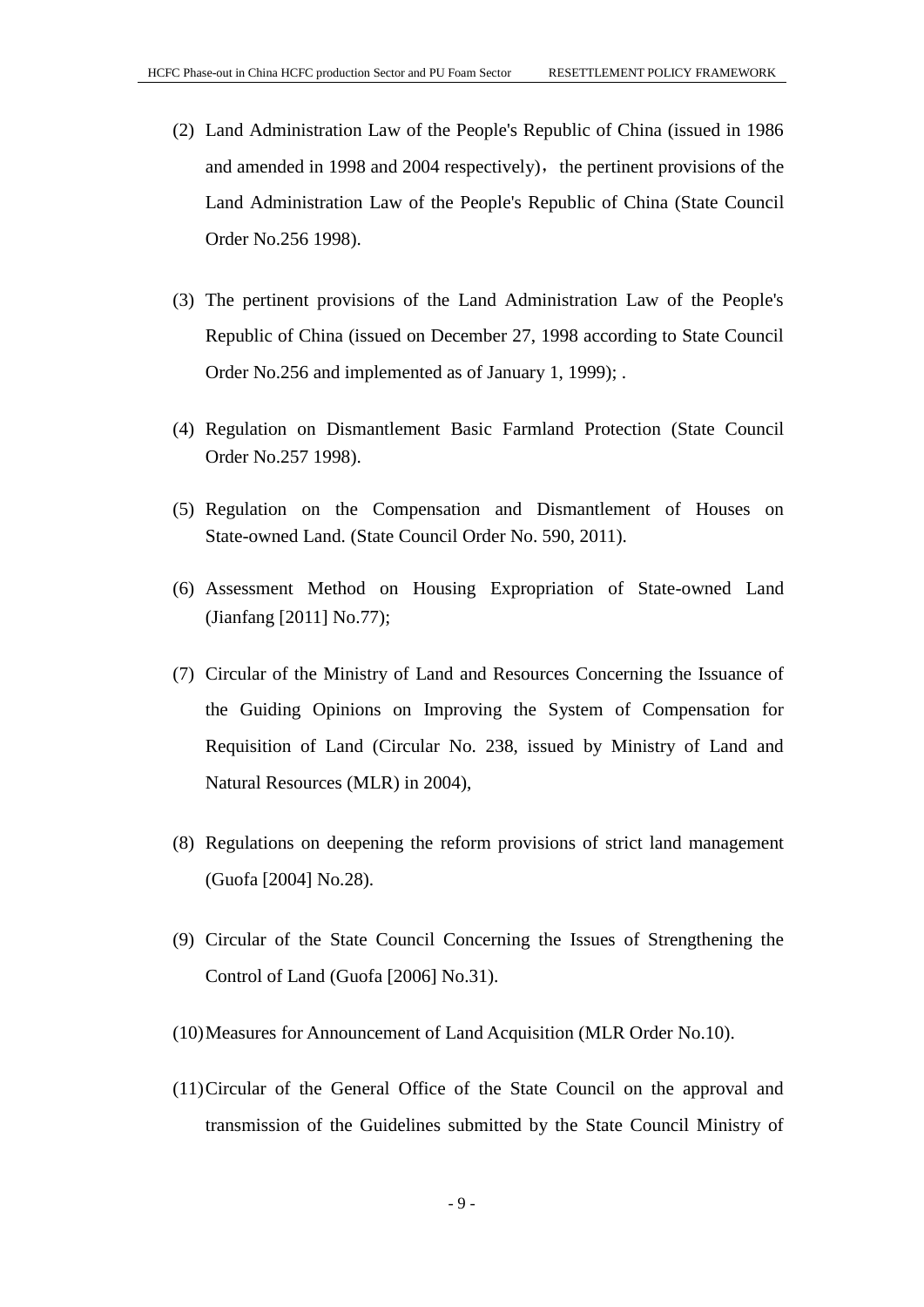Labor and Social Security on employment training and social security for Landless farmers (Guobanfa [2006] No.29).

- (12)Relevant Questions Concerning the social security for Landless farmers (Circular No. 14, issued by Ministry of Labor and Social Security in 2007).
- (13)Urgent Notice of the General Office of the State Council on Further Regulating Strictly Land Acquisition and Demolition Management to Effectively Safeguard the Legitimate Rights and Interests of the People (Guobanfa [2010] N0.15);
- (14)Measures for the Implementation of the Regulation on Land Survey (MLR Order No.45);
- (15)Measures for Land Registration (MLR Order No.40);
- (16)Urban and Rural Planning Law of the People's Republic of China (the Order of the President of the People's Republic of China (No.47) );
- (17)Provisions on the Agreement-based Assignment of the Right to Use State-Owned Land (MLR Order No.21);
- (18)The General Office of the State Council on Promoting The Guidance of Urban Population Intensive Areas of Hazardous Chemical Production Enterprises Relocation (Guo Ban Fa 2017 No. 77).

Provincial and local implementation regulations

- (1) Notice of the General Office of the People's Government of Shandong Province on Issuing the Interim Measures for Compensation and Resettlement Standards and Dispute Coordination and Adjudication for Land Acquisition in Shandong Province (LZBF[2007] No.52);
- (2) Administrative Measures for Land Expropriation of Shandong Province (Order No.226 of the People's Government of Shandong Province);
- (3) Regulations on Land Consolidation of Shandong Province (passed at the 16th Session of the Standing Committee of the Twelfth People's Congress of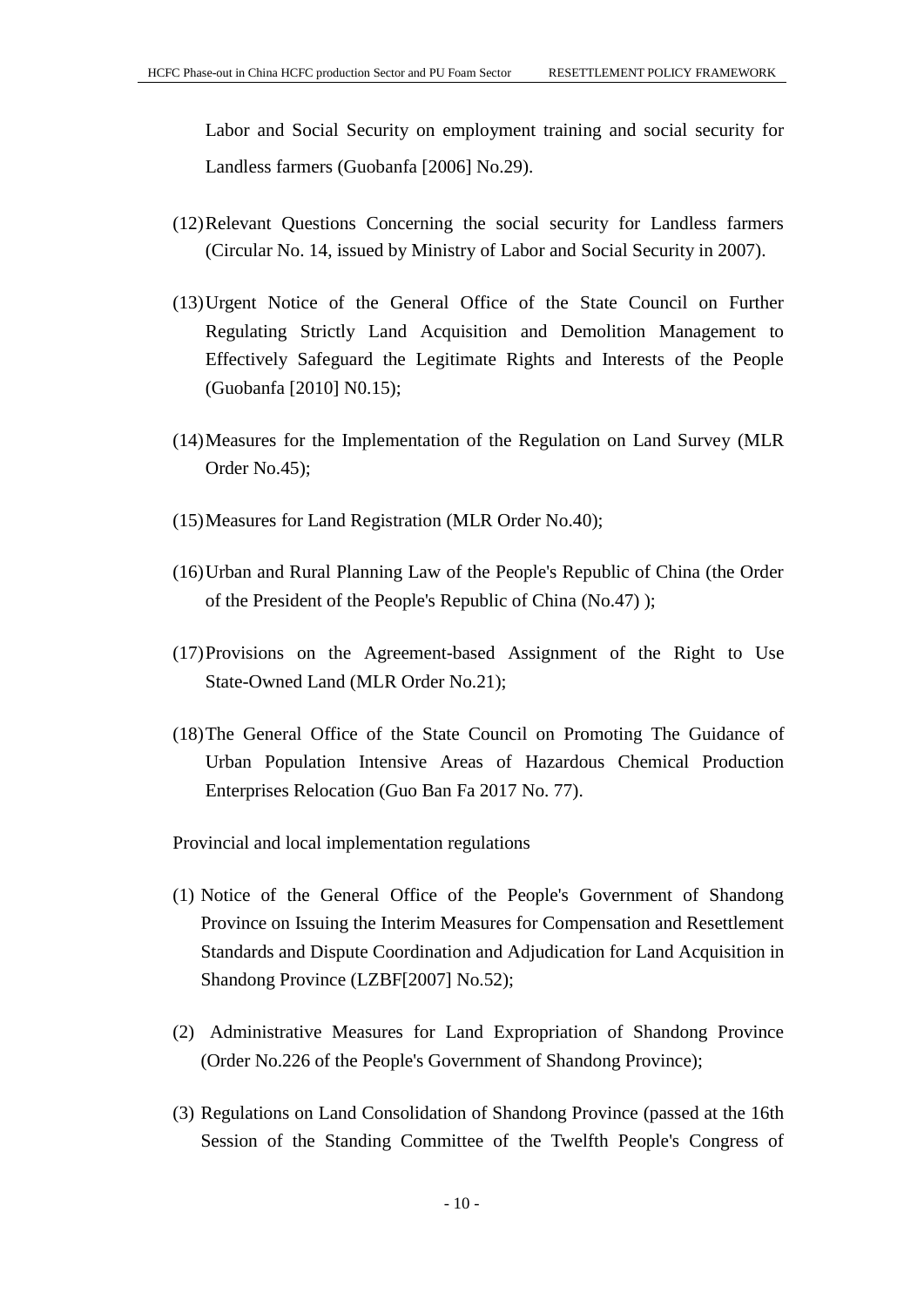Shandong Province on September 24, 2015 and implemented as of January 1, 2016);

- (4) Regulation on the Compensation and Dismantlement of Houses on State-owned Land of Shandong Province (passed at the 11th Session of the Standing Committee of the Twelfth People's Congress of Shandong Province and implemented as of November 27, 2014);
- (5) Notice of the People's Government of Shandong Province on Further Completing Compensation and Resettlement for Land Acquisition to Effectively Safeguard the Legitimate Rights and Interests of the Landless Farmers (Luzhengfa [2010] N0.15)
- (6) Notice of the People's Government of Zhejiang Province on Adjusting and Improving Compensation and Resettlement Policies for Land Acquisition (Zhezhegnfa [2014] No.19);
- (7) Implementing Measures of Zhejiang Province for Land Administration (amended for the second time at the  $8<sup>th</sup>$  Session of the Standing Committee of the Eighth People's Congress of Zhejiang Province on January 29, 1994);
- (8) Regulations on Land Consolidation of Zhejiang Province (passed at the Standing Committee of the Twelfth People's Congress of Zhejiang Province on September 26, 2014 and implemented as of January 1, 2015);
- (9) Regulation on the Compensation and Dismantlement of Houses on State-owned Land of Zhejiang Province (passed at the 10th Session of the Standing Committee of the Twelfth People's Congress of Zhejiang Province on May 28, 2014 and implemented as of October 1, 2014);
- (10)Notice of the People's Government of Zhejiang Province on Adjusting Compensation Standard for Land Acquisition (Suzhengfa [2013] N0.131);
- (11)Regulation on Land Administration of Jiangsu Province (amended for the second time at the 9th Session of the Standing Committee of the Tenth People's Congress of Jiangsu Province on April 16,2004);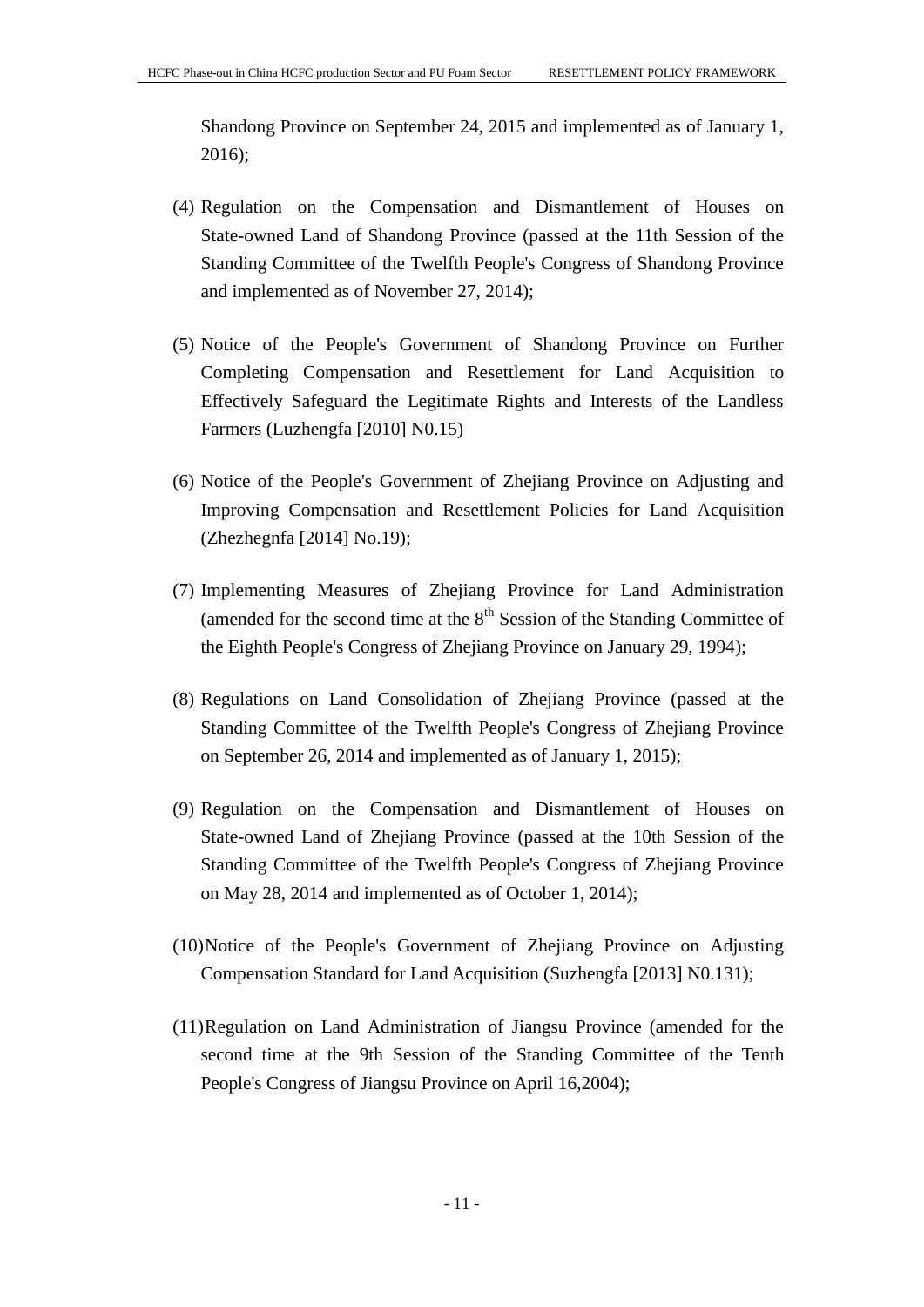- (12)Notice of the Office of Land and Resources of Jiangsu Province on Issuing the *Interim Measures for Implementation Management of Land Development and Consolidation Project in Jiangsu Province* (SGTZF [2016] No.320);
- (13)Notice on the Issuance of Several Questions Concerning *Regulation on the Compensation and Dismantlement of Houses on State-owned Land*  Implemented by Jiangsu Province (Suzhengfa [2011] No.91);
- (14)Notice of the General Office of the People's Government of Sichuan Province on Forwarding the *Opinions of the Provincial Office of Land and Resources on the Relevant Questions Concerning Adjusting Compensation and Resettlement Standards for Land Acquisition* (Chuanbanhan [2008] No.73);
- (15)Implementing Measures of Sichuan Province for Land Administration (Revised for the fourth time on July 27, 2012);
- (16)Notice of the Office of Land and Resources of Jiangsu Province on Issuing the *Interim Provisions on Land Consolidation Project Management of Sichuan Province* (CGTZF [2004] No.164);
- (17)Notice of the Office of Land and Resources of Guangdong Province on Issuing Compensation and Protection Standards for Land Acquisition of Guangdong (YGTZGZ [2016] No.1);
- (18)Implementing Measures of Guangdong Province for Land Administration (Issued according to Announcement No.16 of the Standing Committee of the Guangdong Provincial People' s Congress on August 23, 1991);
- (19)Interim Provisions on Development and Consolidation Project Management of Provincial Investment Land in Guangdong Province (Trial) (2002);

 $-12$ These laws and regulations form the legal basis for providing compensation and rehabilitation to those affected by land acquisition and resettlement activities. Key provisions of Land Administration Law, Circular No. 238, Regulations of the State Council on Deepening the Reform Provisions of Strict Land Management and Urgent Notice of the General Office of the State Council on Further Regulating Strictly Land Acquisition and Demolition Management to Effectively Safeguard the Legitimate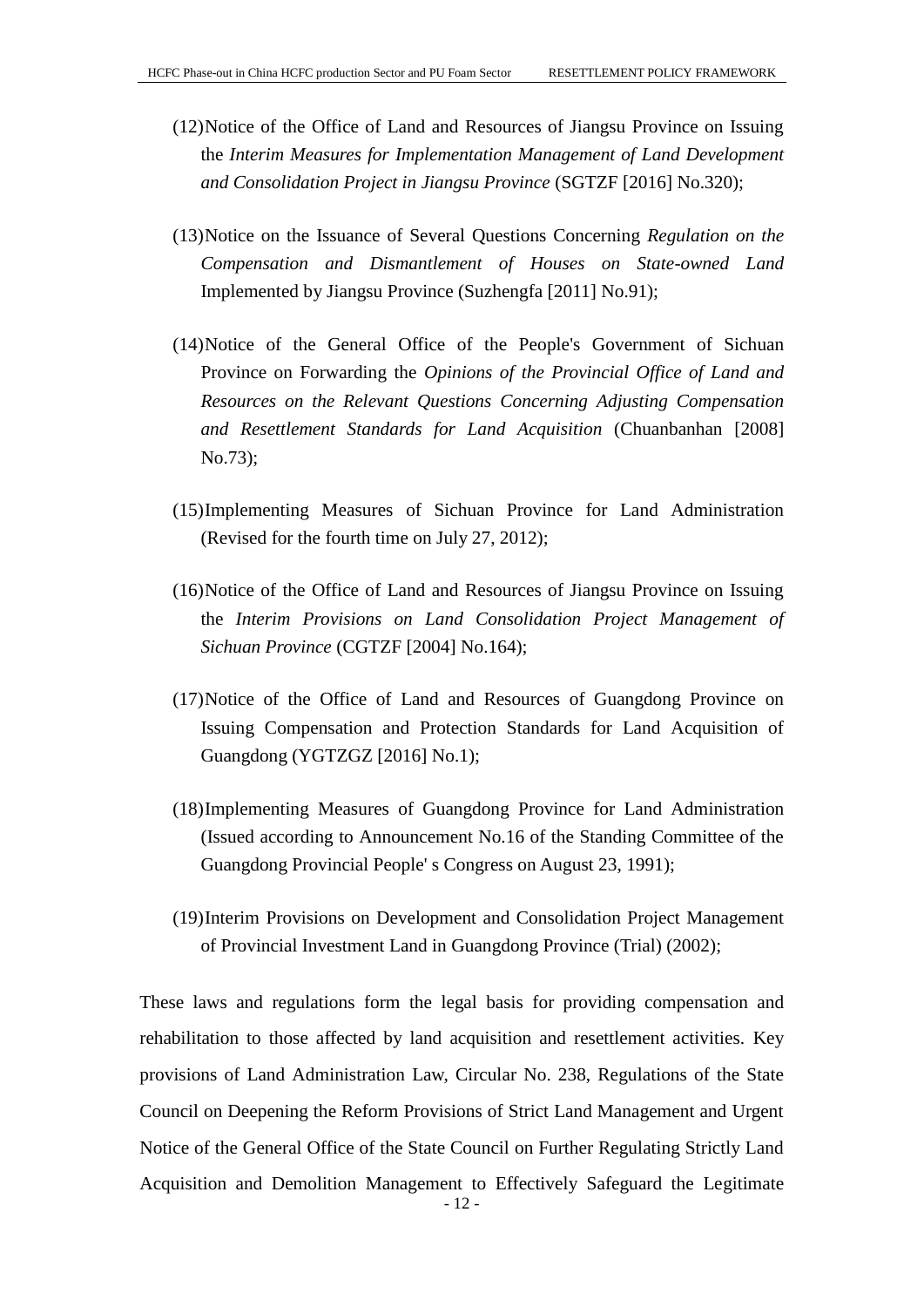Rights and Interests of the People are highlighted below.

#### <span id="page-15-0"></span>**5.1** Key Provisions of the Land Administration Law

#### Article 2

The state may, out of necessity of public interest, requisition land collectively owned in accordance with law.

# Article10

Land owned by peasant collectives that belongs lawfully to peasant collectives of a village shall be operated and managed by collective economic organizations of the village or by villagers' committees; land already owned by different peasant collectives that belong to two or more different collective economic organizations in the village shall be operated and managed by the rural collective economic organizations in the village or by villagers' teams; land already owned by peasant collectives of a township (town) shall be operated and managed by rural collective economic organizations of the township (town).

# Article12

Any change to be lawfully made in land ownership, in the right to the use of land or in the purpose of use of land shall be registered.

# Article 31

The State protects cultivated land and strictly controls conversion of cultivated land to non-cultivated land.

The State applies the system of compensation for use of cultivated land for other purposes. The principle of "reclaiming the same amount of land as is used" shall be applied to any unit that, with approval, uses cultivated land for construction of non-agricultural projects, that is, the unit shall be responsible for reclaiming the same amount and quality of the cultivated land it uses. If conditions for such reclamation do not exist or if the reclaimed land fails to meet the requirements, the unit shall pay expenses for reclamation in accordance with the regulations set by people's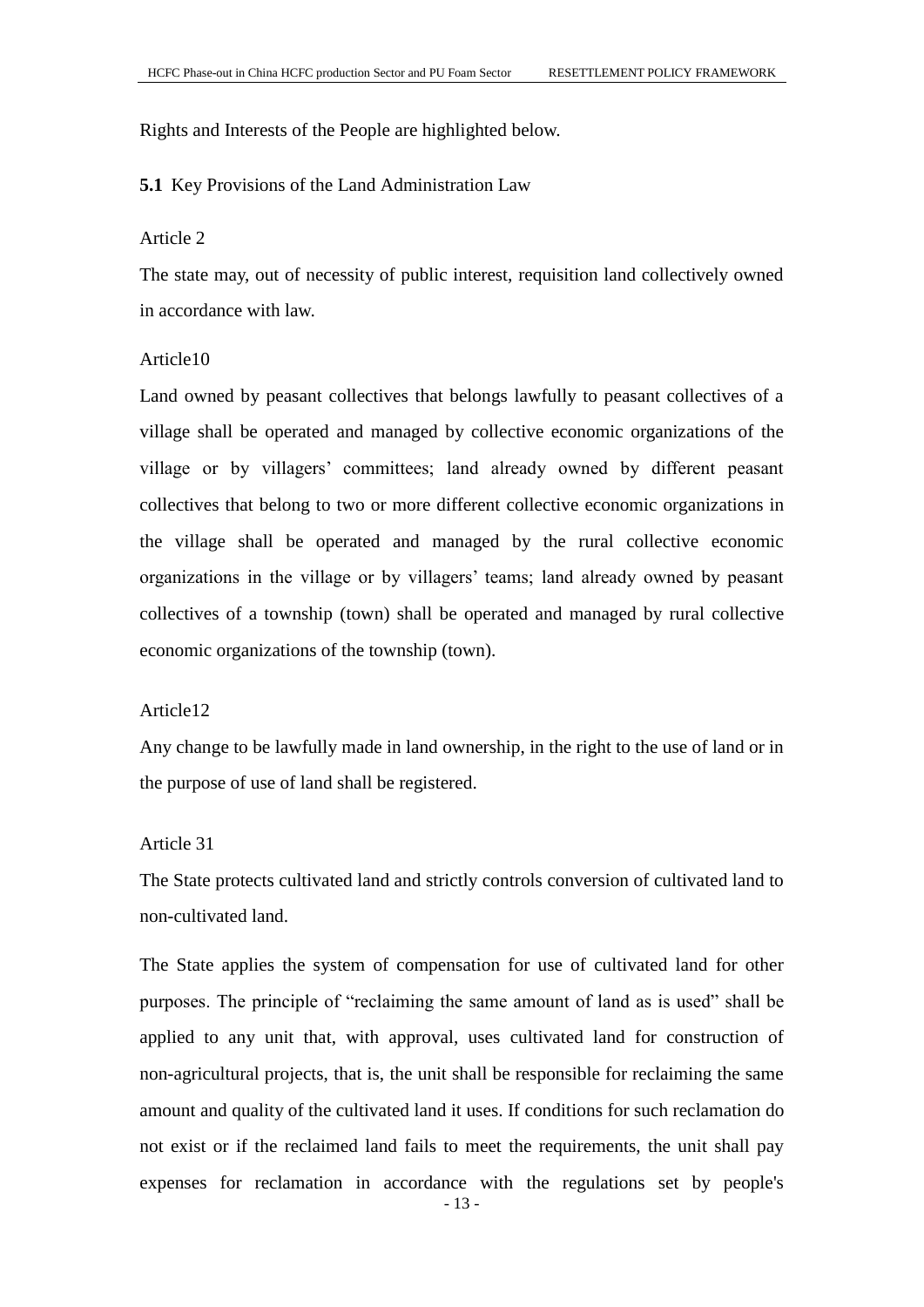governments of provinces, autonomous regions and municipalities directly under the Central Government and the money shall exclusively be used for reclamation.

People's governments of provinces, autonomous regions and municipalities directly under the Central Government shall formulate plans for land reclamation, see that the unit that uses cultivated land reclaims land according to plan or arrange reclamation according to plan, and conduct inspection before acceptance.

# Article 36

Non-agricultural construction must use the land resources economically. Whereas wasteland can be used, no cultivated land should be occupied. Whereas inferior land can be used, no good land should be occupied.

#### Article 46

Where land is to be requisitioned by the State, the requisition shall, after approval is obtained through legal procedure, be announced by people's governments at or above the county level, which shall help execute the requisition.

Units and individuals that own or have the right to the use of the land under requisition shall, within the time limit fixed in the announcement, register for compensation with the land administration department of the local people's government by presenting their certificates of land ownership or land-use right.

#### Article 47

Land requisitioned shall be compensated for on the basis of its original purpose of use.

Compensation for requisitioned cultivated land shall include compensation for land, resettlement subsidies and attachments and young crops on the requisitioned land. Compensation for requisition of cultivated land shall be six to ten times the average annual output value of the requisitioned land for three years preceding such requisition.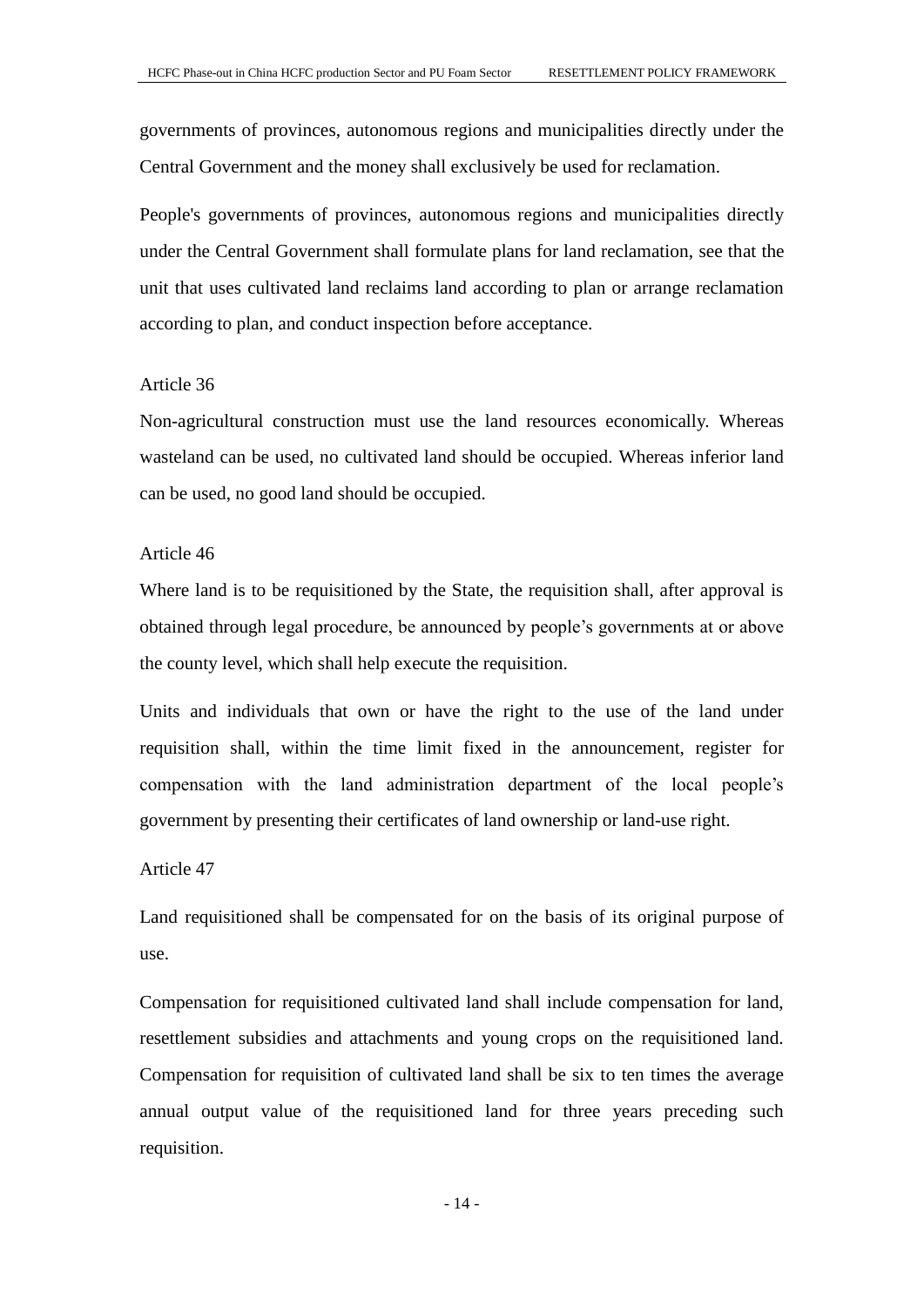Resettlement subsidies for requisition of cultivated land shall be calculated according to the agricultural population needing to be resettled. The agricultural population needing to be resettled shall be calculated by dividing the amount of requisitioned cultivated land by the average amount of the original cultivated land per person of the unit the land of which is requisitioned.

The highest resettlement subsidies for each hectare of the requisitioned cultivated land shall not exceed fifteen times its average annual output value for the three years preceding such requisition.

Standards of land compensation and resettlement subsidies for requisition of other types of land shall be prescribed by provinces, autonomous regions and municipalities directly under the Central Government with reference to the standards of compensation and resettlement subsidies for requisition of cultivated land.

Standards for compensation for attachments and young crops on the requisitioned land shall be prescribed by provinces, autonomous regions and municipalities directly under the Central Government.

For requisition of vegetable plots in city suburbs, the land users shall pay towards a development and construction fund for new vegetable plots in accordance with the relevant regulations of the State.

If land compensation and resettlement subsidies paid in accordance with the provisions of the second paragraph of this Article are still insufficient to help the peasants needing resettlement to maintain their original living standards, the resettlement subsidies may be increased upon approval by people's governments of provinces, autonomous regions and municipalities directly under the Central Government. However, the total land compensation and resettlement subsidies shall not exceed 30 times the average annual output value of the requisitioned land for the three years preceding such requisition.

Article 48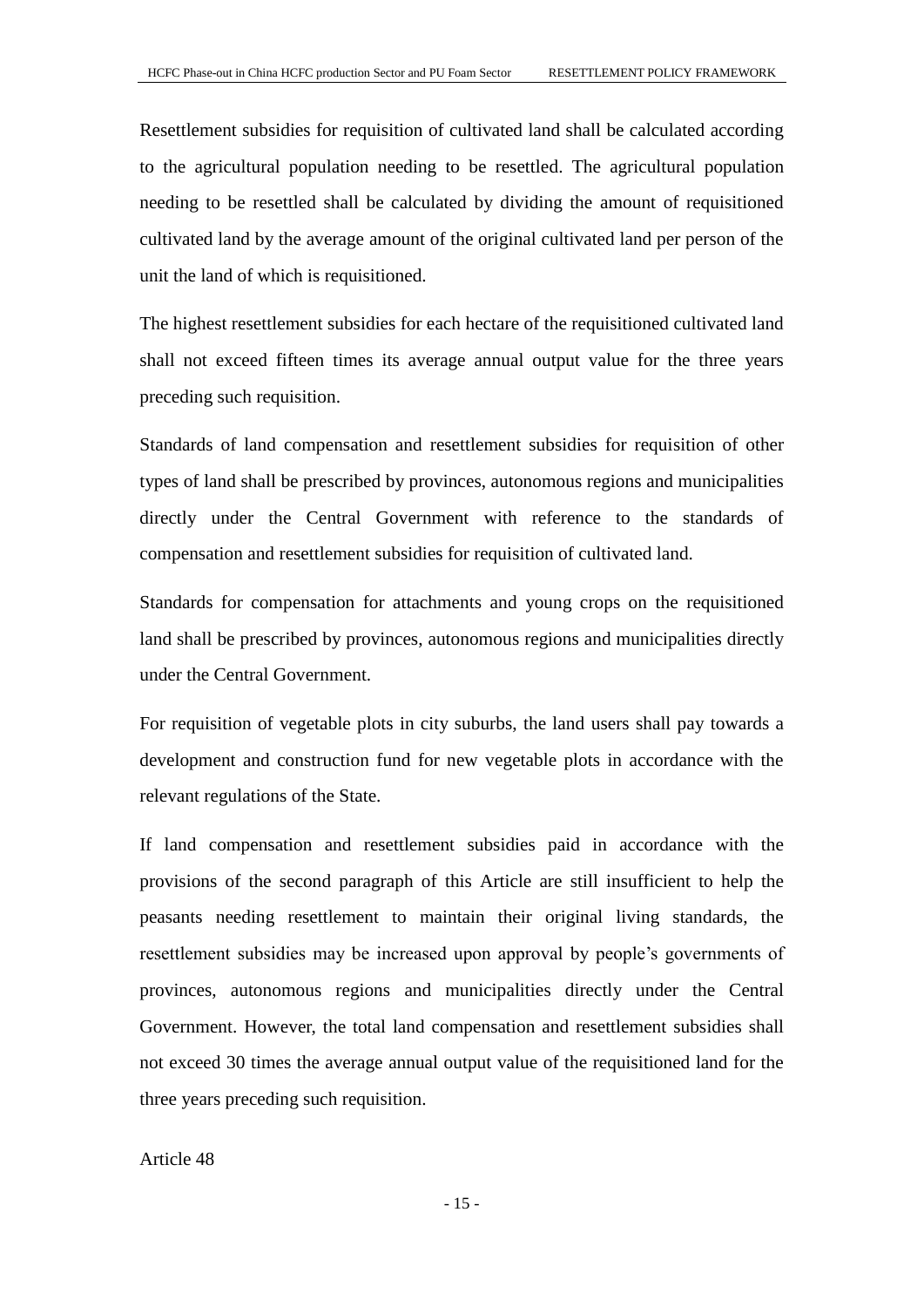Once a plan for compensation and resettlement subsidies for requisitioned land is decided on, the local people's government concerned shall make it known to the general public and solicit comments and suggestions from the collective economic organizations, the land of which is requisitioned, and the peasants.

# Article 49

The rural collective economic organization, the land of which is requisitioned, shall accept supervision by making known to its members the income and expenses of the compensation received for land requisition.

The compensation and other charges paid to the unit for its land requisitioned is forbidden to be embezzled or misappropriated.

#### Article 56

If the construction unit uses the state-owned land, it shall use the land in accordance with the stipulations of the land compensated use or approval documents of administrative allotment of land-use right. If it is necessary to change the use of the land, it shall be approved by the original people's government with the consent of the land administration department of people's government. Thereinto, if the land use is changed in the urban planning area, it shall be agreed by the relevant urban administrative department before approval.

#### Article 57

Where land owned by the State or by peasant collectives needs to be used temporarily for construction of projects or for geologic prospecting, the matter shall be subject to approval by the land administration departments of people's governments at or above the county level. However, if the land to be temporarily used is located in the area covered by certain urban planning program, the matter shall be subject to agreement by the urban planning administration department concerned before it is submitted for approval. The land user shall, depending on who owns the land and who has the land-use right, enter into a contract for the temporary use of the land with the land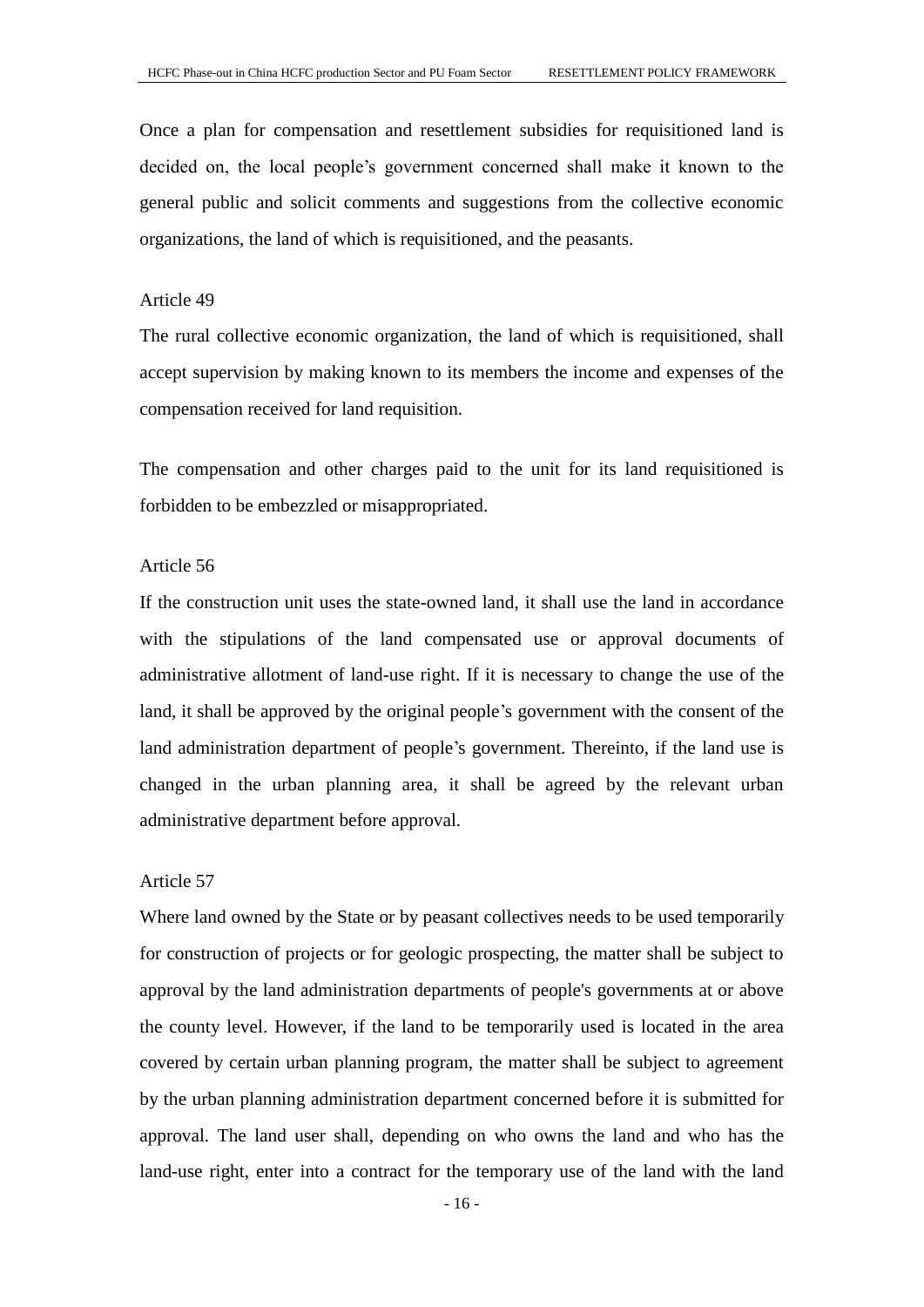administration department concerned, or the rural collective economic organization, or the villagers committee and pay compensation for it in accordance with the provisions of the contract.

The temporary land user shall use the land for purposes stipulated in the contract for temporary use of the land and may not build permanent structures on it.

Generally, the period for temporary use of land shall not exceed two years.

<span id="page-19-0"></span>**5.2.** Key Provisions in the Circular No.238

(1) The Formulation of the Unified Standards of Annual Output Value. The departments of land and resources at the provincial level shall, in conjunction with other departments concerned, work out the unified minimum standards for annual output value, which shall be announced and executed after the examination and approval by the people's governments at the provincial level. Factors such as types and quality of arable land requisitioned, peasants' input, prices of primary products and the categories of farmland shall take into account when deciding the value of average annual output.

(2) The Determination of the Unified Multiple of Annual Output Value. The unified multiple of the value of average annual output for calculating land compensation and resettlement subsidies shall comply with the principle of non-decrease of the standards of living of the peasants whose arable land has been requisitioned and shall be decided within the limits prescribed by laws and regulations; compensation for requisitioned land calculated with reference to the prescribed multiple of the value of average annual output shall increase the multiple upon approval of the people's governments at the provincial level if it is unable to maintain the original living standards of the peasants whose land has been requisitioned and still insufficient to pay social security expenses for peasants who have lost land due to requisition; the total land compensation and resettlement subsidies shall be 30 times the value of the average annual output of arable land, or shall be subsidized by a proportion of proceeds from the sale of State-owned land use rights under the overall planning of a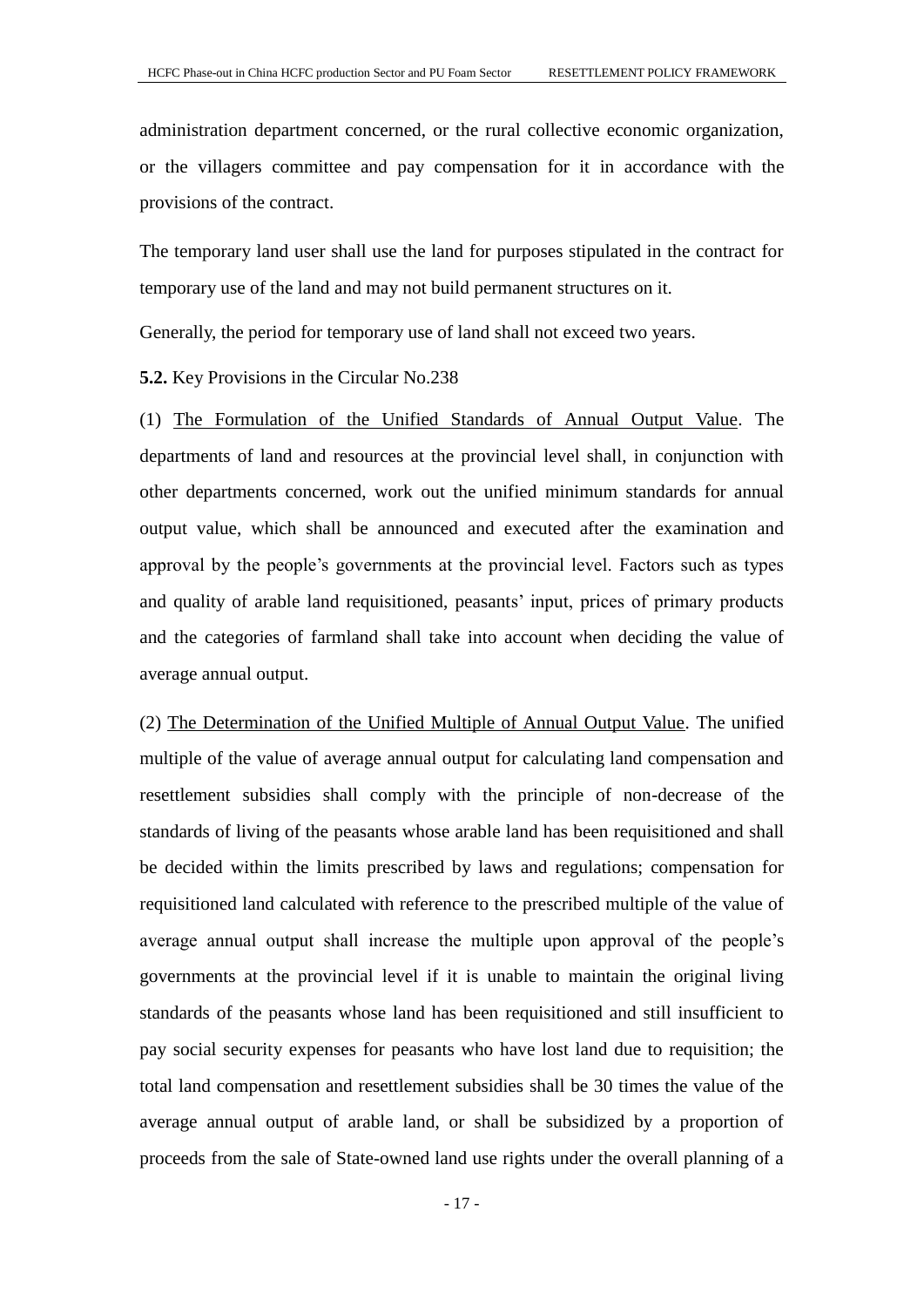local people's government if they are still insufficient to maintain the original living standards of the peasants whose land has been requisitioned. Compensation for arable land that is authorized to be requisitioned shall be implemented in compliance with the maximum compensation standards announced by the local people's government.

(3) The Formulation of the Comprehensive Prices of Farmland in Resettlement Areas. In the areas where conditions permit, provincial-level departments of land and resources may make comprehensive land prices in counties (or cities) within provincial boundaries together with the administrative departments concerned, which shall go into effect upon approval and promulgation by the people's governments at the provincial level and shall be applied to compensation for land requisitioned. In calculating the comprehensive prices of farmland, the categories and rates of arable land, its production value, location, per capita quantity as well as demand and supply or the local economic development levels and the minimum standards of living should be given full consideration.

(4) The Allocation of Compensation for Land. In accordance with the principle of distributing land compensation funds mainly among peasants whose land has been requisitioned, land compensation funds shall be appropriately allocated within rural collective economic organizations. The people's governments at the provincial level shall guide detailed ways of allocation. In the areas where land is expropriated and rural collective economic organizations are dissolved, all compensation for land shall be applied for the restoration of agricultural production and livelihood of the peasants whose land has been requisitioned.

(5) Rehabilitation by Agricultural Production. During requisitioning of peasants' collective land beyond urban planning areas, first priority shall be given to providing peasants with necessary cultivated land for continuity of agricultural production by utilizing the rural collective land reserves, the contracted land returned voluntarily by the contracting rural households or the newly added arable land after land circulation and land consolidation.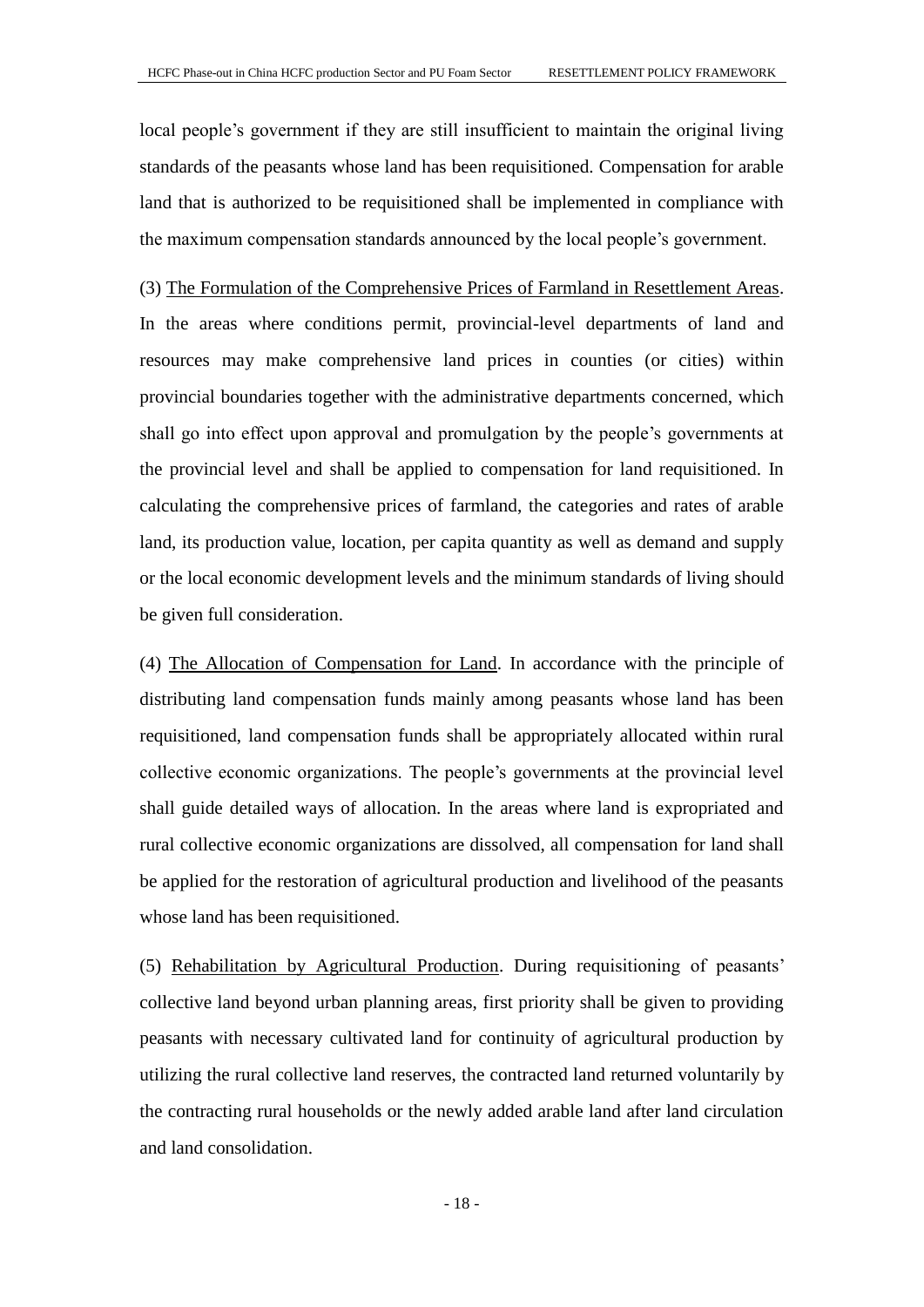(6) Rehabilitation by Reemployment. Favorable conditions shall be created to provide free technical training and assign corresponding posts to peasants whose land has been requisitioned. Under equal conditions, the land users shall give priority to creating employment opportunities for peasants whose land has been requisitioned. During requisitioning of peasants' collective land within urban planning areas, the peasants losing their arable land due to land acquisition shall be incorporated into urban employment system and a social security system shall also be established.

(7) Rehabilitation by Dividends. Regarding land with long-term stable earnings to be used in any projects, under the premise of rural households' willingness, the rural collective economic organizations, the land of which is requisitioned, shall regard land compensation as stocks or converge the land-use right of the land approved for construction purposes into stocks through consultation with the land users. The rural collective economic organizations and rural households shall receive dividends by means of preference stocks based on the contracted conditions.

(8) Rehabilitation by Resettlement. In the area where peasants losing land due to land acquisition are not provided with basic production and living conditions, the local government shall organize their resettlement into other areas on the basis of fully soliciting opinions from the rural collective economic organizations and rural households whose land has been requisitioned.

# <span id="page-21-0"></span>**5.3 Key Provisions of Regulations of the State Council on Deepening the Reform Provisions of Strict Land Management**

(12) Perfect compensation method for requisitioned land. The living standards of the peasants whose land has been requisitioned shall not be decreased due to the land acquisition. It needs to ensure the full and timely payment of compensation for land, resettlement subsidies and attachments and young crops on the requisitioned land as per the laws.

(13) Appropriately resettle the peasants whose land has been requisitioned. The resettlement into other areas shall be conducted for the landless peasants without basic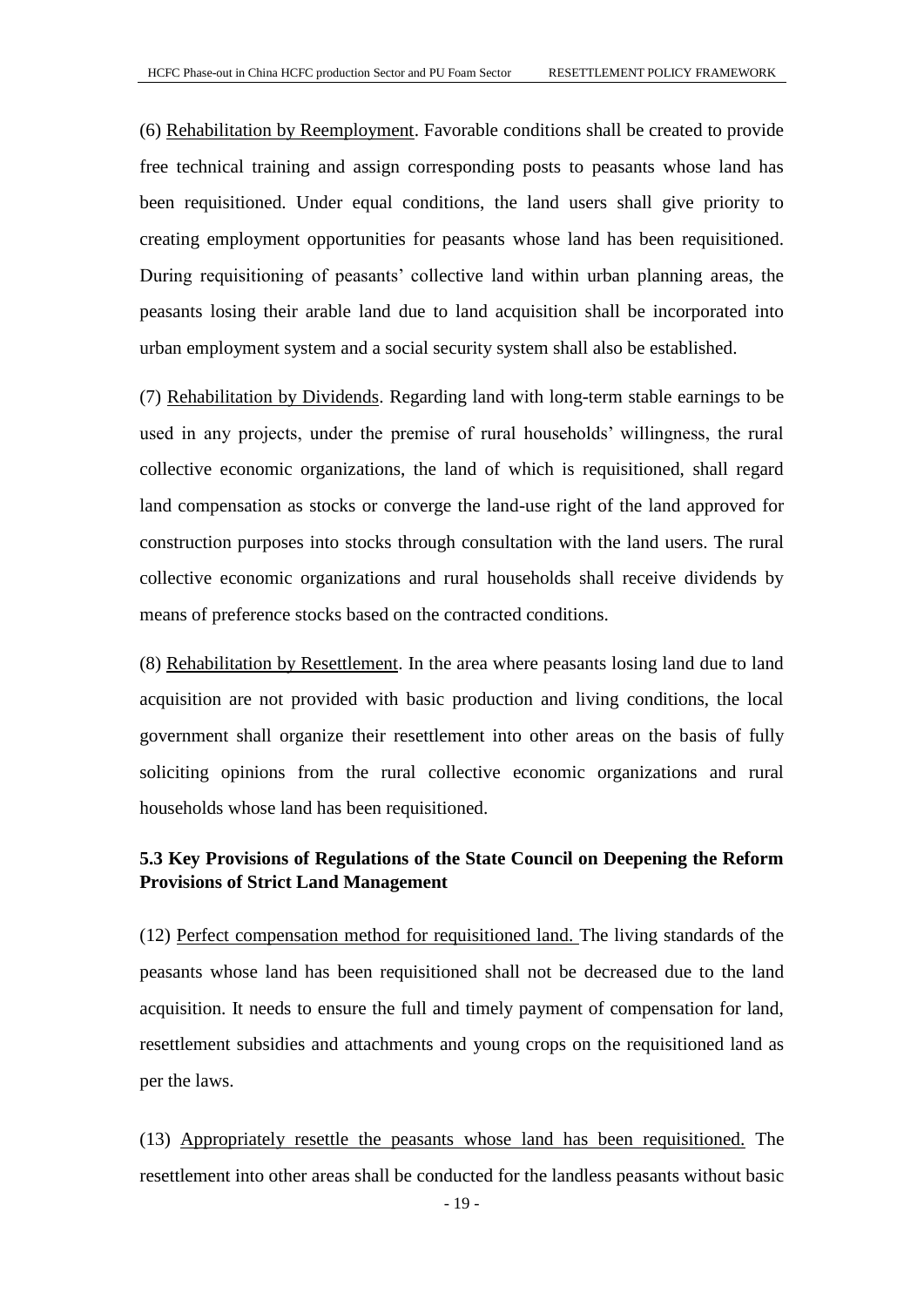production and living conditions. The Ministry of Labor and Social Security shall put forward as soon as possible the guiding opinions on employment training and social security for landless peasants together with relevant departments.

(14) Perfect land acquisition procedure. During the land acquisition, it needs to safeguard the rights and interests of peasant's collective ownership and contractual right of land. Prior to the approval of requisitioned land according to law, it's necessary to inform the peasants whose land has been requisitioned of the use, location, compensation standard, resettlement way of the requisitioned land; speed up the establishment and improvement of coordination and adjudication mechanism for compensation and resettlement dispute of requisitioned land and safeguard the legitimate rights and interests of the peasants whose land has been requisitioned and the land users. Land acquisition matters approved shall be publicized except in exceptional circumstances.

(15) Strengthen the regulation for the implementation process of land acquisition. The requisitioned land shall not be used forcibly if the compensation and resettlement plan for requisitioned land is not practicable.

# <span id="page-22-0"></span>**5.4 Urgent Notice of the General Office of the State Council on Further Regulating Strictly Land Acquisition and Demolition Management to Effectively Safeguard the Legitimate Rights and Interests of the People**

# (2) Strictly implement rural land acquisition procedures and properly do the compensation for requisitioned land

Prior to land acquisition, it's necessary to make announcement and solicit public opinions; the reasonable requirements proposed by the masses must be solved properly and the forced land acquisition is not allowed. Compensation standards for land acquisition published and implemented by the people's government of the province, the autonomous region and the direct-controlled municipality shall be strictly followed. It needs to strengthen the regulation for the implementation process of land acquisition, ensure the timely and fully payment of compensation fees for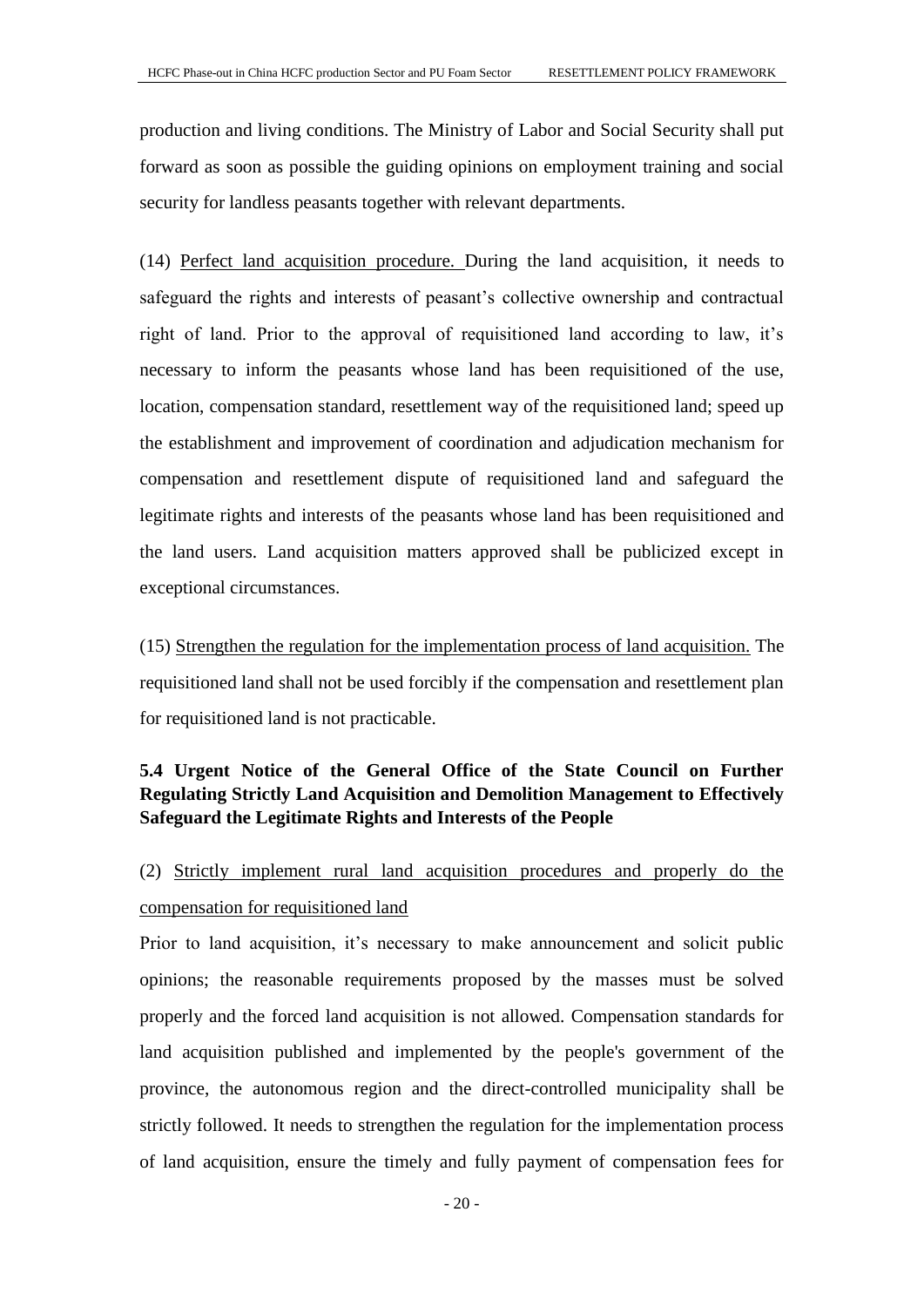requisitioned land and prevent the issues such as arrears, withholding and embezzlement. Where the land acquisition involves in the demolition of peasants' housing, it's necessary to conduct the demolition after those peasants are resettled, properly solve the housing problems for the peasants whose land has been requisitioned and practically ensure that the original living standards of the peasants whose land has been requisitioned is not decreased and guarantee their livelihoods for a long term. Were land acquisition and demolition are involved in the construction of major projects, it needs to take lead in strictly implementing the required procedures and compensation standards.

# (3) Control the demolition scale of urban houses and conduct the demolition according to law

Urban housing demolition must be conducted strictly in accordance with the law and on the basis of fully respecting the intentions of the resettlers about the exchange of property rights and monetary compensation and other aspects. Before the project approval, it needs to organize expert argumentation, extensively solicit opinions from all sectors of society in particular the resettlers, and conduct social stability risk assessment.

#### (5) Perfect working mechanism and timely resolve contradictions and disputes

All local and related departments shall, in strict accordance with requirements of the petition letter assessment in place, the approval procedures in place, the policy publicity in place, and compensation and resettlement in place, establish and improve the land acquisition and demolition information communication and collaboration mechanism, timely grasp and resolve the emerging and tendentious issues and prevent the accumulation and intensification of the contradictions; improve the responsibility system for petition of land acquisition and removal, speed up the establishment of the all-through petition information system, actively explore the dispute investigation and mediation mechanism for land acquisition and demolition, and take various effective ways to do the ideological work of the masses to prevent simple and brutal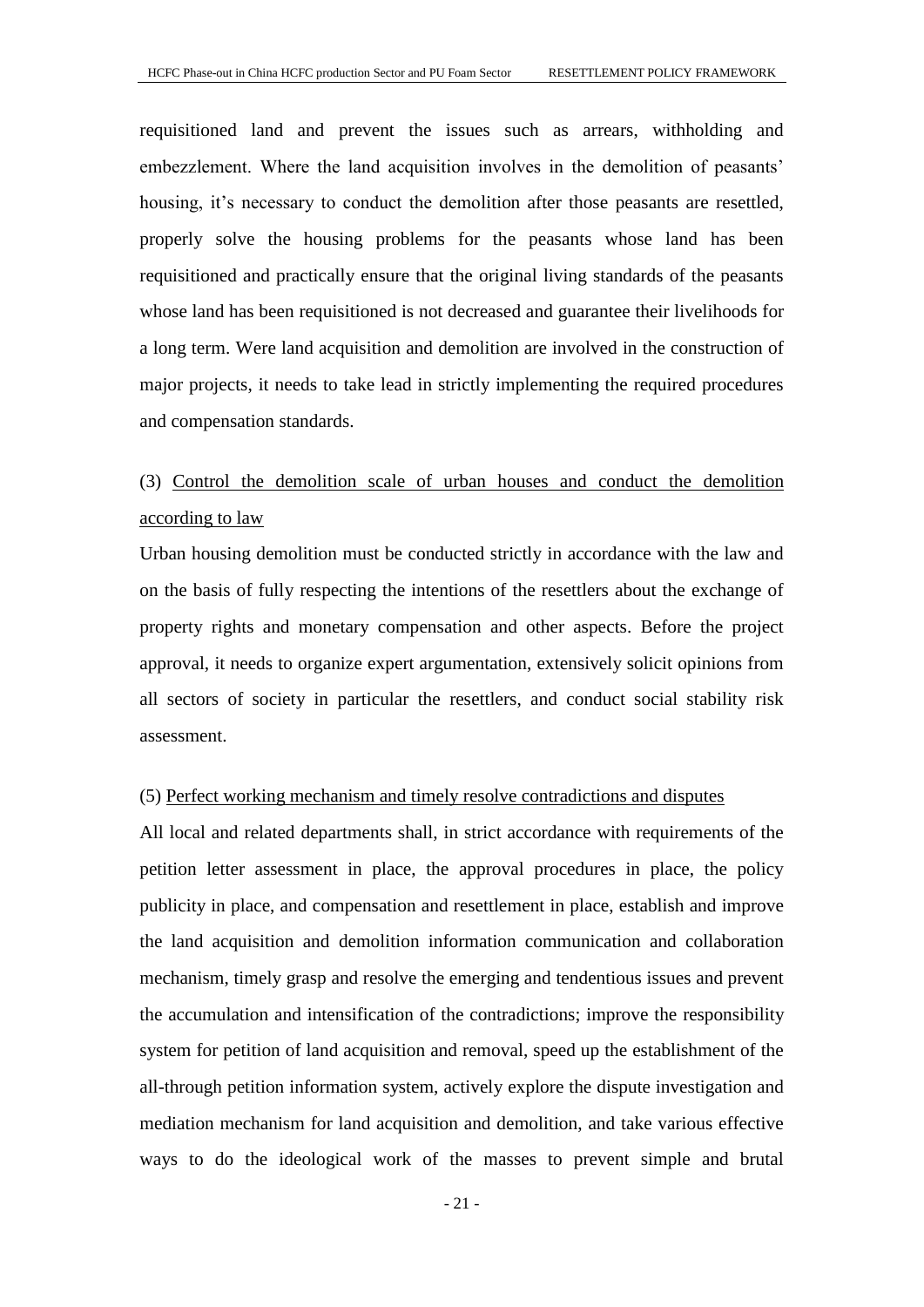suppression for the masses and avoid triggering a new petition. Local people's governments at all levels and related departments shall go deep into the places with many problems to accept visit or go visit, take the initiative to listen to the appeals of the masses, and solve the problems in the initial stage. All local governments shall strengthen the situation analysis and judgment and promptly initiate emergency plans in the event of a vicious incident to ensure stable control of such incident and prevent the expansion of the situation; strengthen and improve the propaganda work and give full play to the important role of supervision and guidance by public opinions.

# **VI. Sub-project Screening**

<span id="page-24-0"></span>Due to the nature of this project, potentially only a few subprojects<sup>1</sup> may involve construction of certain facilities extending beyond the boundary of the existing plants or rebuilding on new locations. In these cases, potential land acquisition and resettlement might be involved. For such subprojects, this policy frame should be strictly followed. A social safeguard screening will be carried out by a domestic social safeguard specialist engaged by subproject owner in order to determine scale of land acquisition and resettlement impacts for such subprojects and ensure related Chinese government regulations and laws and World Bank safeguards policies followed when and as required. The screening will look into basic information on (1) amount of land acquisition required for the project;  $(2)$  amount of buildings to be demolished;  $(3)$ number of households or persons to be resettled; (4) number of people to be affected by land acquisition; and (5) whether the subproject owner are willing to comply with resettlement policies. Based on the information and screening, relevant social safeguard instrument will be suggested for the subprojects concerned.

# **VII. RAPs Preparing and Approving**

<span id="page-24-1"></span>The overall responsibility for preparation and implementation of any necessary RAPs rests with sponsors of individual subprojects. They will work with other local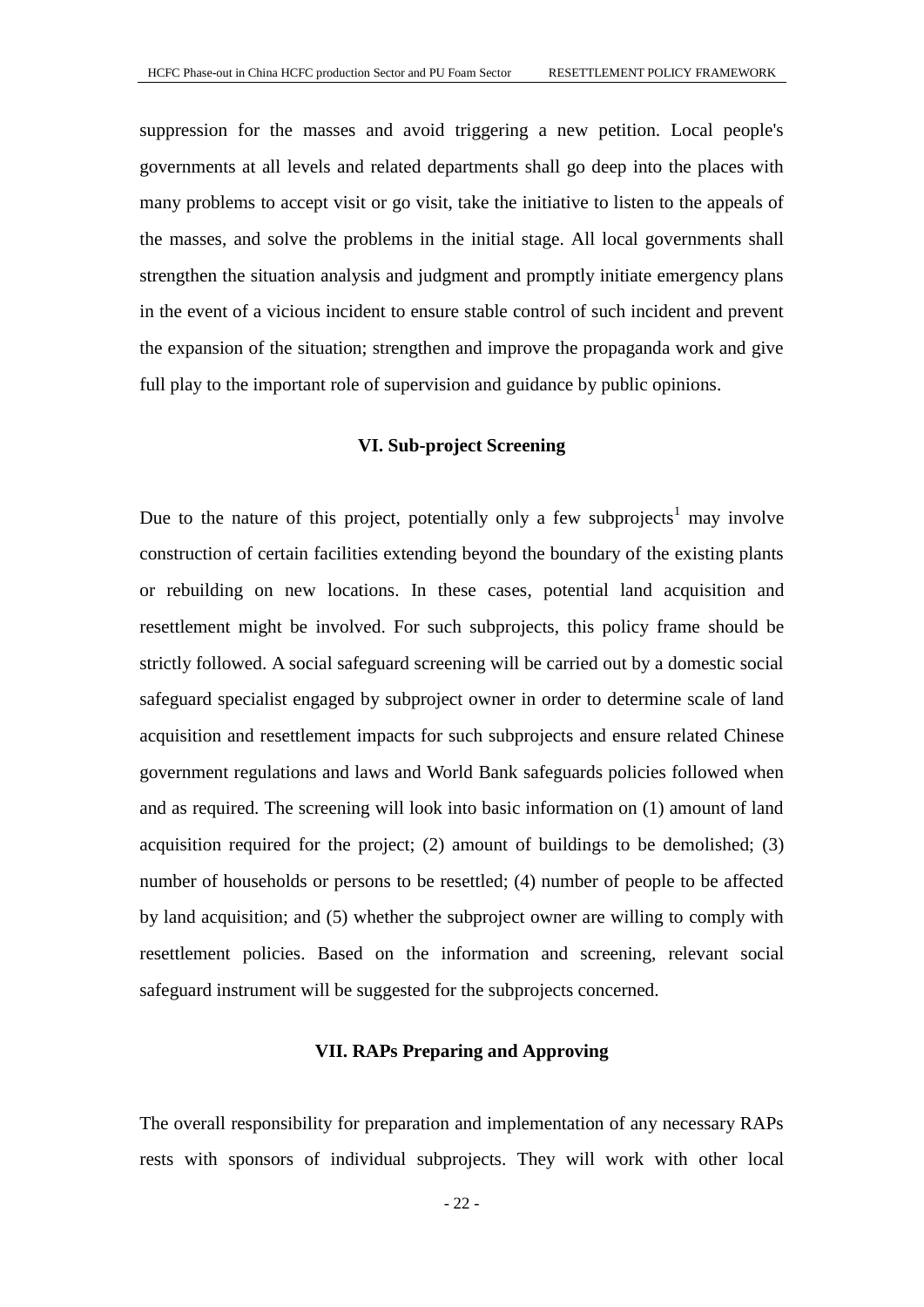government agencies or jurisdictional units with direct responsibility for acquiring land or implementing resettlement measures. PMO will be responsible for urging the  $sub-project<sup>1</sup>$  owner involved in any land acquisition and resettlement to prepare the RAP in accordance with national and local laws and regulations and the safeguard policy OP 4.12 of the World Bank. The RAP will be submitted to the Word Bank for review.

Once it is determined that land acquisition or any associated impacts is essential to complete any project activities, and the land scope and site to be acquired is decided, resettlement action planning should begin and a qualified consulting team should be hired to prepare the RAP. The subproject owner will provide all necessary support and arrangements for a census survey to identify and enumerate all displaced persons, and a socioeconomic survey to determine the range and scope of adverse impacts in the affected area. The census survey must cover 100% of the persons to be displaced; the socioeconomic survey may be undertaken on a sample basis. The surveys, which may be undertaken separately or simultaneously, determine whether a full RAP or an "abbreviated" RAP (as defined in OP 4.12, Annex A) is necessary. When the number of persons affected exceeds 200, a full RAP is necessary. Where impacts on all displaced persons are relatively minor, or fewer than 200 people are affected, an abbreviated RAP may be prepared. Impacts are considered "minor" if the affected people are not physically displaced and less than 10% of their productive assets are lost.

If a RAP is necessary, it will be prepared in accordance with the policy principles and planning and implementation arrangements set forth in this RPF. The RAP is based on accurate census and socioeconomic survey information, and establishes appropriate mitigation measures (e.g., compensation for assets, transitional assistance, and economic rehabilitation assistance) as appropriate for all categories of adverse impacts. Depending on the categories of impacts, the RAP specifically addresses the following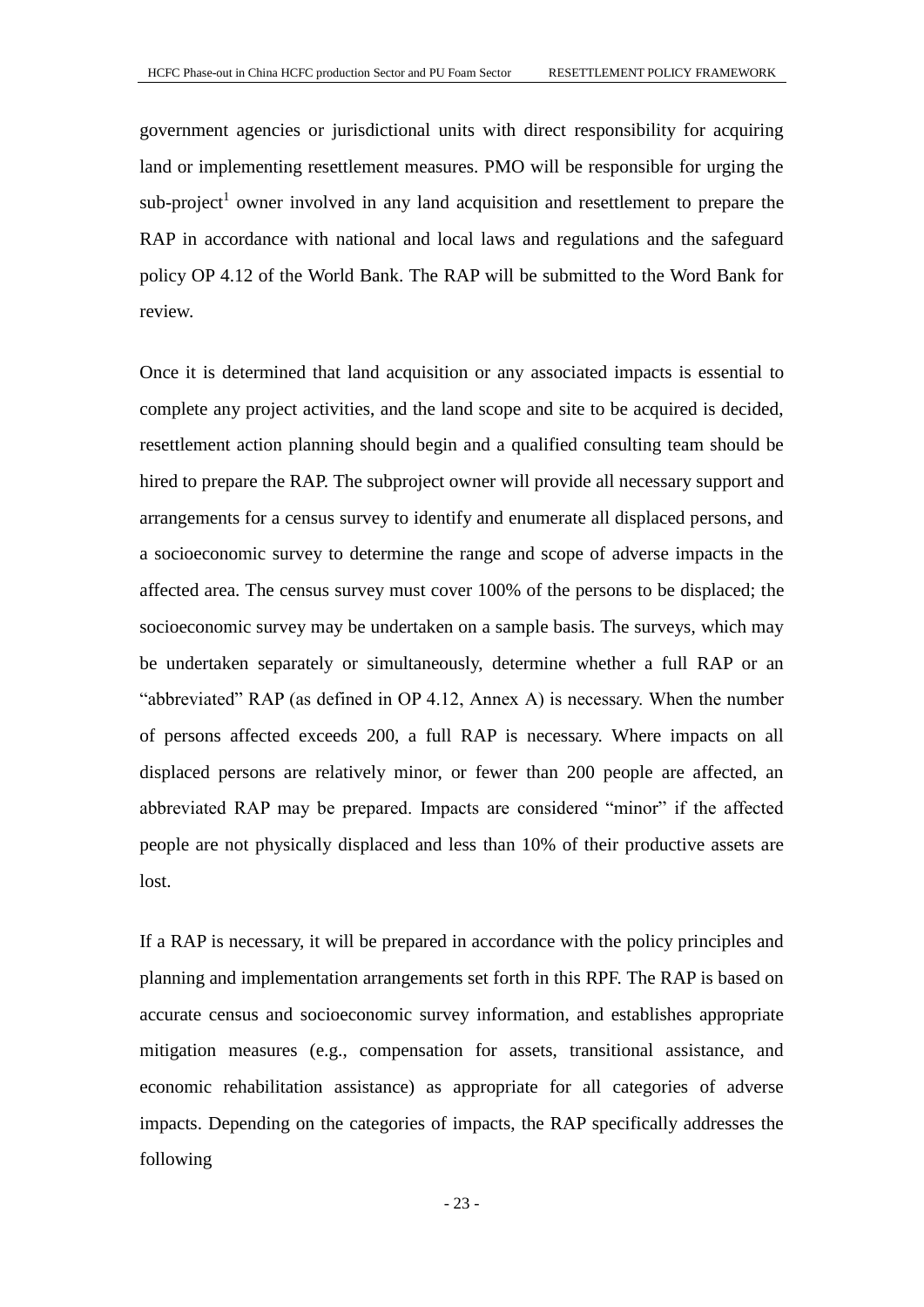- a) Description of the activity causing land acquisition.
- b) Range and scope of potential adverse impacts.
- c) Purposes and objectives of RAP.
- d) Socioeconomic survey and baseline census survey information.
- e) Review of relevant laws and regulations relating to land acquisition and resettlement.
- f) Specific compensation rates (or alternative measures) for all categories of affected assets.
- g) Other measures, if any, necessary to provide opportunities for economic rehabilitation of displaced persons.
- h) Eligibility criteria for compensation and all other forms of assistance.
- i) Relocation arrangements, if necessary, including transitional support.
- j) Organizational arrangements for implementation.
- k) Consultation and disclosure arrangements.
- l) Resettlement implementation schedule.
- m) Grievance procedures.
- n) Costs and budget.
- o) Supervision arrangements.

If the land acquisition procedures have been completed for those enterprises whose land acquisition for the new location of the project-supported plant in recent two years when participating in this phase-out project, the subproject enterprises are responsible for the preparation of Due Diligence Report to make sure that there is no legacy issue in compensation and resettlement.

If an abbreviated RAP is to be prepared, it also must be based on principles and planning and implementation arrangements established in this RPF. An abbreviated RAP normally includes the following contents,

- a) A census survey of displaced persons and valuation of assets.
- b) Description of compensation and other resettlement assistance to be provided.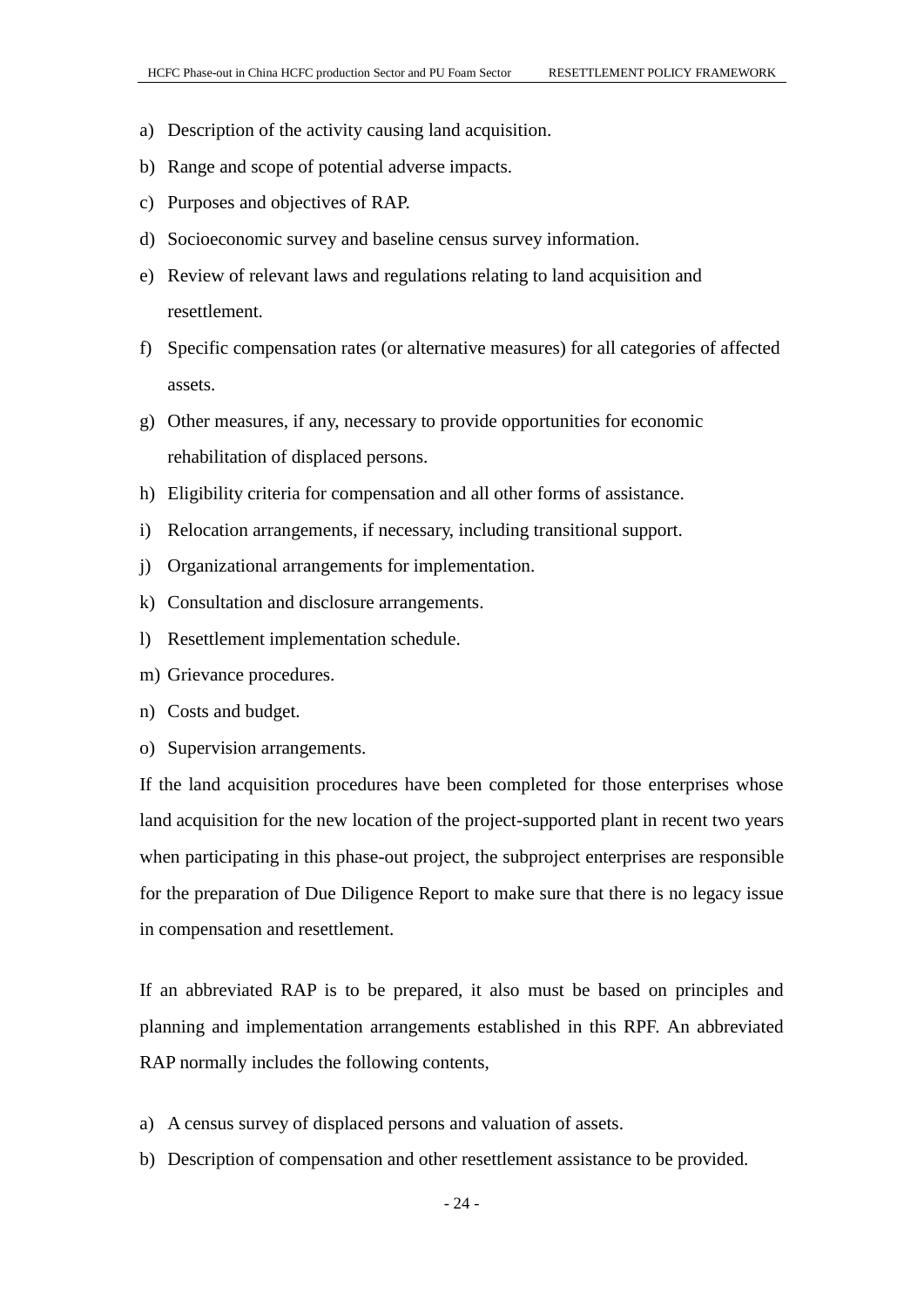- c) Eligibility criteria.
- d) Consultation and disclosure arrangements.
- e) Organizational arrangements for implementation.
- f) Timetable and budget.
- g) Supervision arrangements.
- h) Grievance procedures.

For those sub-projects related to layoffs, the sub-project owners should follow the national and local labour laws and regulations, and comply with this "RPF" related procedures and management requirements. If any project enterprise needs to reduce 20 persons or more staff or less than 20 staff but 10 percent or more of the enterprise's total employees, an employee resettlement plan (ESP) could be prepared in compliance with the Chinese labour regulations and submitted to the local government labor administration department. Enterprises should ensure that the personnel affected by layoffs are fully consulted in the process of resettlement, and participate in the resettlement of workers planning, and income and living standards at least restored to the previous level of the project after resettlement.

In the process of resettlement planning and implementation, gender factors should be taken into account. Through extensive and equal participation and consultation of women affected by land acquisition and relocation, the sensitivity of gender issues should be understood to promote social equity and gender equality. Equal participation and gender sensitivity will be reflected in the implementation of the project, such as targeted capacity training, consulting, compensation, livelihood rehabilitation and other related project activities.

In addition, the project will also pay attention to other vulnerable groups, to understand their vulnerability and sensitivity of land expropriation process, ensure they are all involved in the process of land expropriation, and formulate relevant supporting measures to prevent their income from decreasing because of land acquisition, and enjoy the benefit of the project.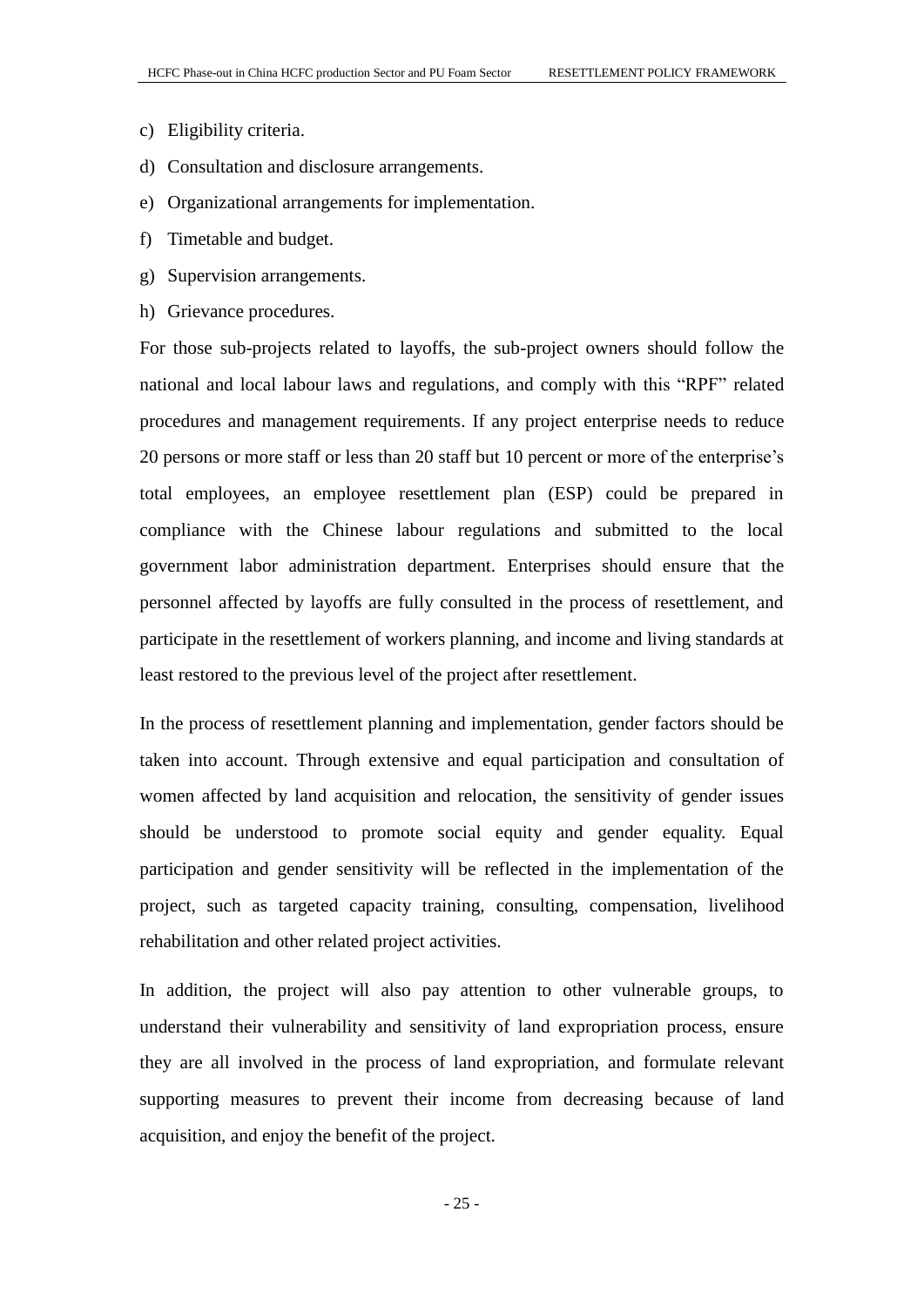# **VIII. Implementation Arrangements**

<span id="page-28-0"></span>All displaced persons are eligible for compensation and/or other forms of assistance, as relevant to the nature of impacts affecting them.

In general, people eligible for compensation would include those affected in the following ways:

Land to be permanently acquired for the project: This includes a) owners with formal legal title, b) land users eligible for formal legal title under the Chinese law, and c) those residing on, or using, state land prior to an established cut-off date, usually the date of public notification regarding the specific civil works activity that would cause displacement. Displaced persons in categories a) and b) are entitled to compensation at replacement cost. In lieu of formal compensation, displaced persons in category c) are provided with alternative forms of assistance, in value equivalent to replacement cost.

Loss of houses, other structures and fixed assets, including trees and standing crops: Owners of houses and other assets (regardless of whether they hold land title or building permits for structures erected prior to the cut-off date).

Losses associated with temporary impacts: This includes temporary loss of land, and transitional costs associated with moving, or disturbance to businesses during construction.

Specifically, displaced persons will be entitled to the following types of compensation and rehabilitation measures,

#### 1. Displaced persons losing farm land

a) The preferred mechanism for compensation of lost farm land will be through provision of replacement land of equal productive capacity and satisfactory to the displaced person. If satisfactory replacement land cannot be provided, compensation at replacement cost should be provided.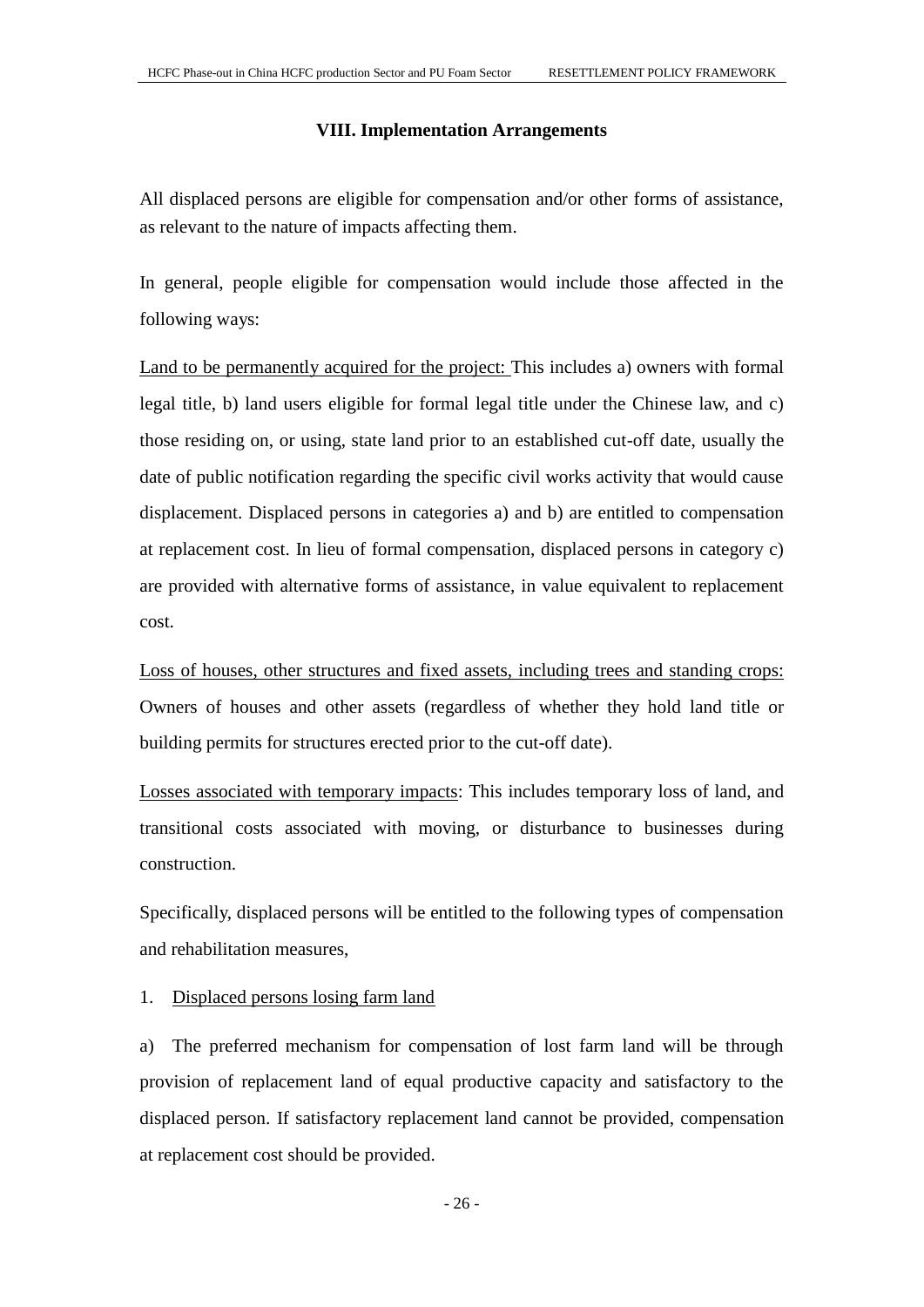b) Displaced persons should be compensated for the loss of crops at market price, for cash trees at net present value, and for other fixed assets (ancillary structures, wells, fences, irrigation improvements) at replacement cost.

c) Compensation will be paid for temporary use of land, at a rate tied to duration of use, and the land or other assets will be restored to prior use conditions at no cost to the owner or user.

#### 2. Displaced persons losing residential land and structures

a) Loss of residential land and structures will be compensated either in-kind (through replacement of house site and garden area of equivalent size) satisfactory to the displaced person or in cash compensation at replacement cost.

b) If after partial land acquisition the remaining residential land is not sufficient to rebuild or restore a house of other structures of equivalent size or value, then at the request of the displaced person the entire residential land and structure will be acquired at replacement cost.

c) Compensation will be paid at replacement cost for fixed assets.

d) Tenants, who have leased a house for residential purposes will be provided with a cash grant of three months rental fee at the prevailing market rate in the area and will be assisted in identifying alternative accommodation.

# 3. Displaced persons losing business

Compensation for loss of business will involve, as relevant: (i) provision of alternative business site of equal size and accessibility to customers, satisfactory to the displaced business operator; (ii) cash compensation for lost business structures: and (iii) transitional support for loss of income (including employee wages) during the transition period.

# 4. Infrastructure and access to services

Infrastructure (such as water sources, roads, sewage systems or electrical supply) and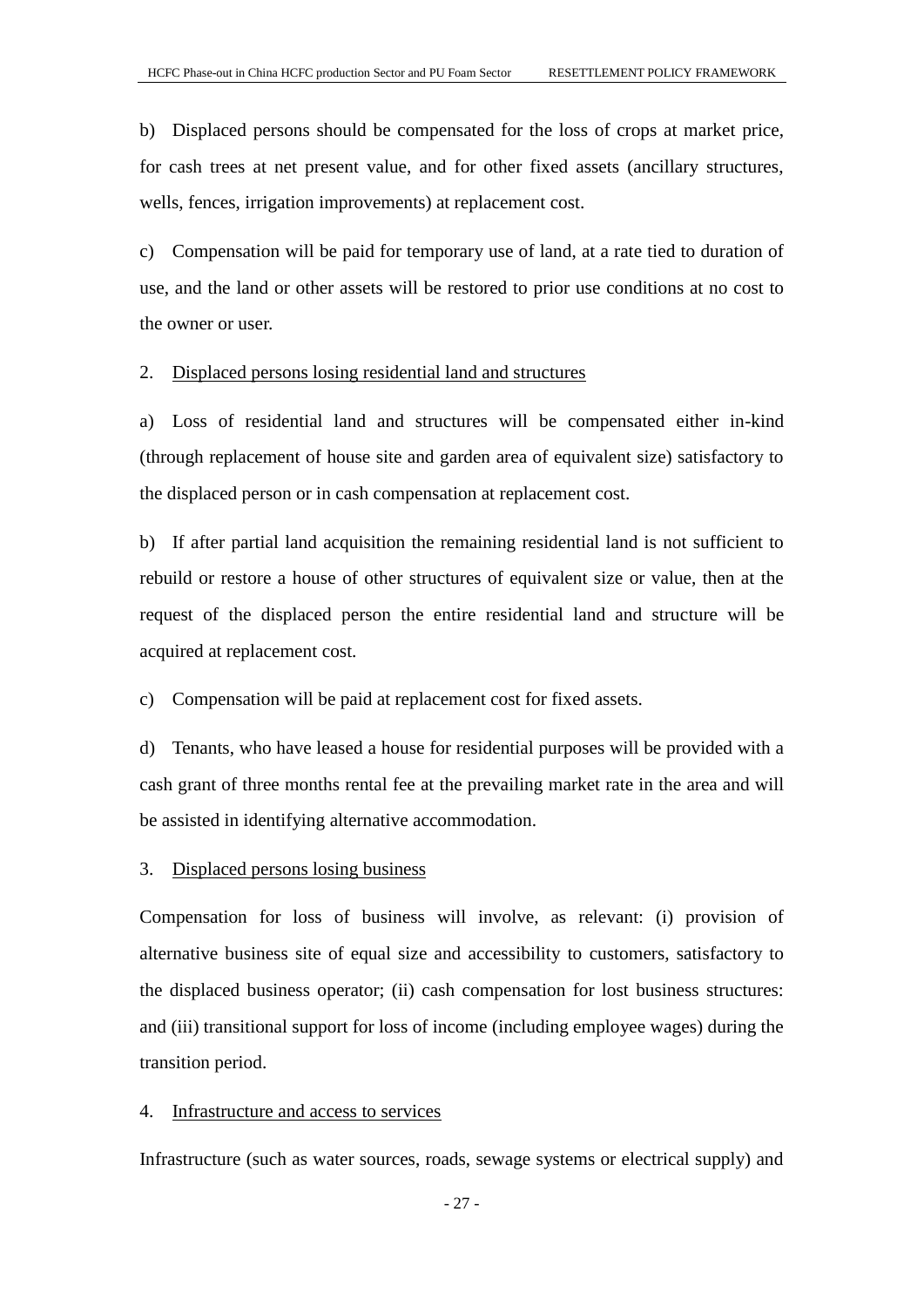community services (such as schools, clinics or community centers) will be restored or replaced at no cost to the communities affected. If new resettlement sites are established, infrastructure and services consistent with local standards will be provided at no cost to the relocated persons.

# **IX. Rehabilitation Measures**

<span id="page-30-0"></span>Most of the sub-projects will be carried out in the suburbs, since it is near the city, industrial and other off-farm activities were the main ways of living, and incomes from agriculture will be a small portion. In order to mitigate adverse impacts from land acquisition, mitigating measures should be taken by subproject owners, including: (1) compensatory payment for land loss and (2) Provide convenience for affected person to get off-farm job, and restore livelihoods, and (3) provide social security such as [endowment](app:ds:endowment) [insurance,](app:ds:insurance) vocational training and reemployment assistance to eligible affected person as appropriate. These measures make sure that the living standard of affected people be restored or improved. The RAP shall assess the significance of impacts to be imposed on displaced persons, and provide measures to assist those displaced persons in adapting to a new living environment.

# **X. Consultation and Disclosure**

<span id="page-30-1"></span>To promote active project participation and adaptation to changed living circumstances, displaced persons should be provided with opportunities to participate in planning and implementation of the project. Displaced persons should be consulted on preferences and concerns during the resettlement action planning process. All displaced persons should be informed of potential impacts and proposed mitigation measures, including compensation rates. The RAP will be disclosed, in a manner and location accessible to displaced persons and the public.

#### 1 **Participation in Preparation Stage**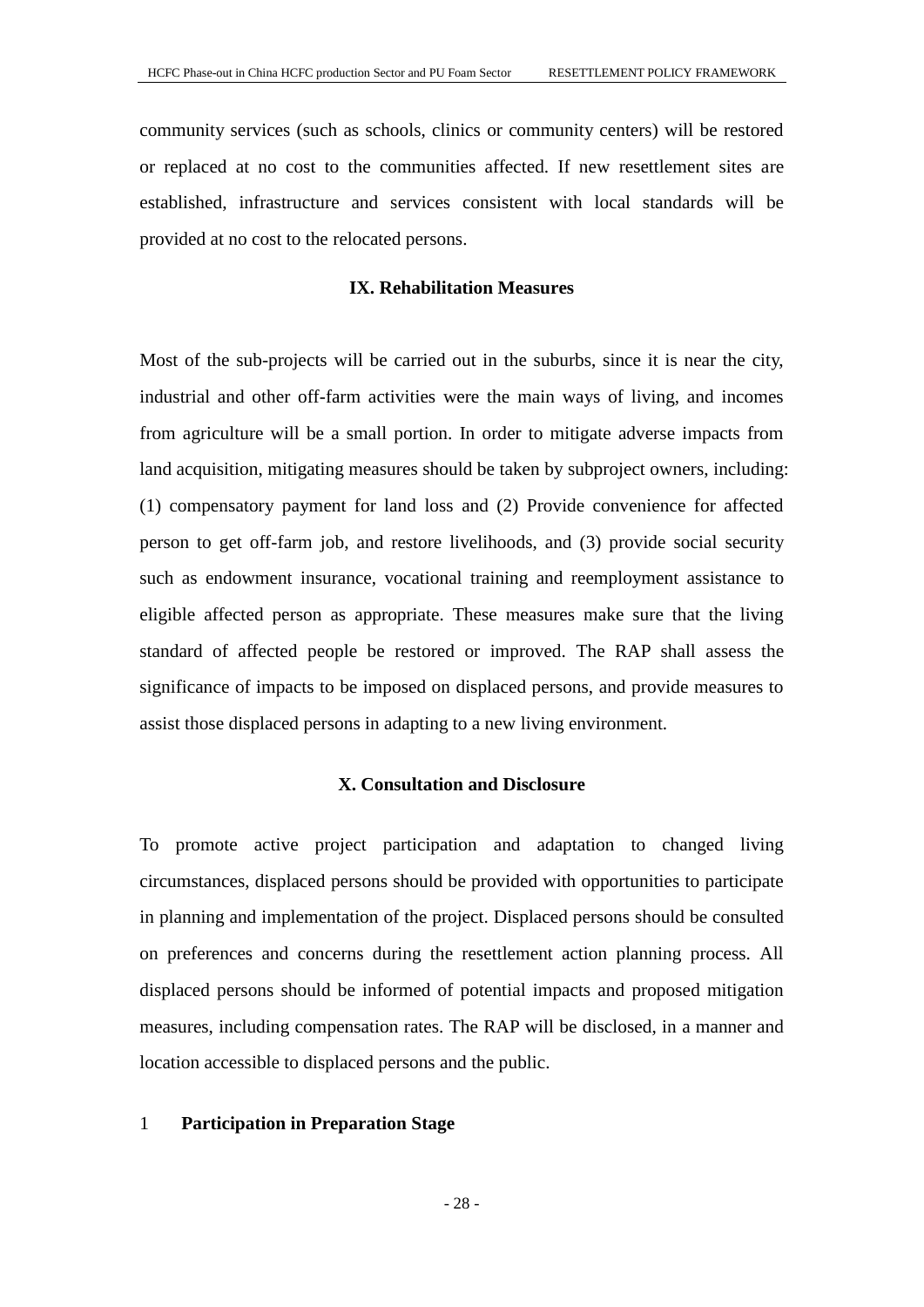- 1) The responsible persons of the local government and each relevant department held discussions and briefing meetings to introduce major technical standards, construction meanings, and project schedule, etc. so as to make the local government understood all conditions of this project in detail.
- 2) Publicize and report the related legal regulations and construction condition so as to let the affected people and the public have good understanding of this project.
- 3) Collect opinions of the affected people on land acquisition and house demolition.
- 4) Publicize the work of land acquisition and house relocation, as well as the implementation schemes.

# 2 **Public Participation in Land Acquisition, House Relocation and Implementation**

# **A. Participation in House Reconstruction**

#### (1) Housing compensation criteria

Before the houses relocated, the relevant resettlement authority will consult and sign an agreement with the resettlers on the compensation criteria for the houses. The consulting results will be disclosed before the agreement signed so as to put the resettlement under public supervision.

(2) Location of new house site

During preparation of the land acquisition, removal and resettlement, the relevant department has carried out a survey on the new house site, construction mode and other issues.

(3) Demolition of old houses

All the old houses to be demolished will be compensated at replacement cost.

- 29 -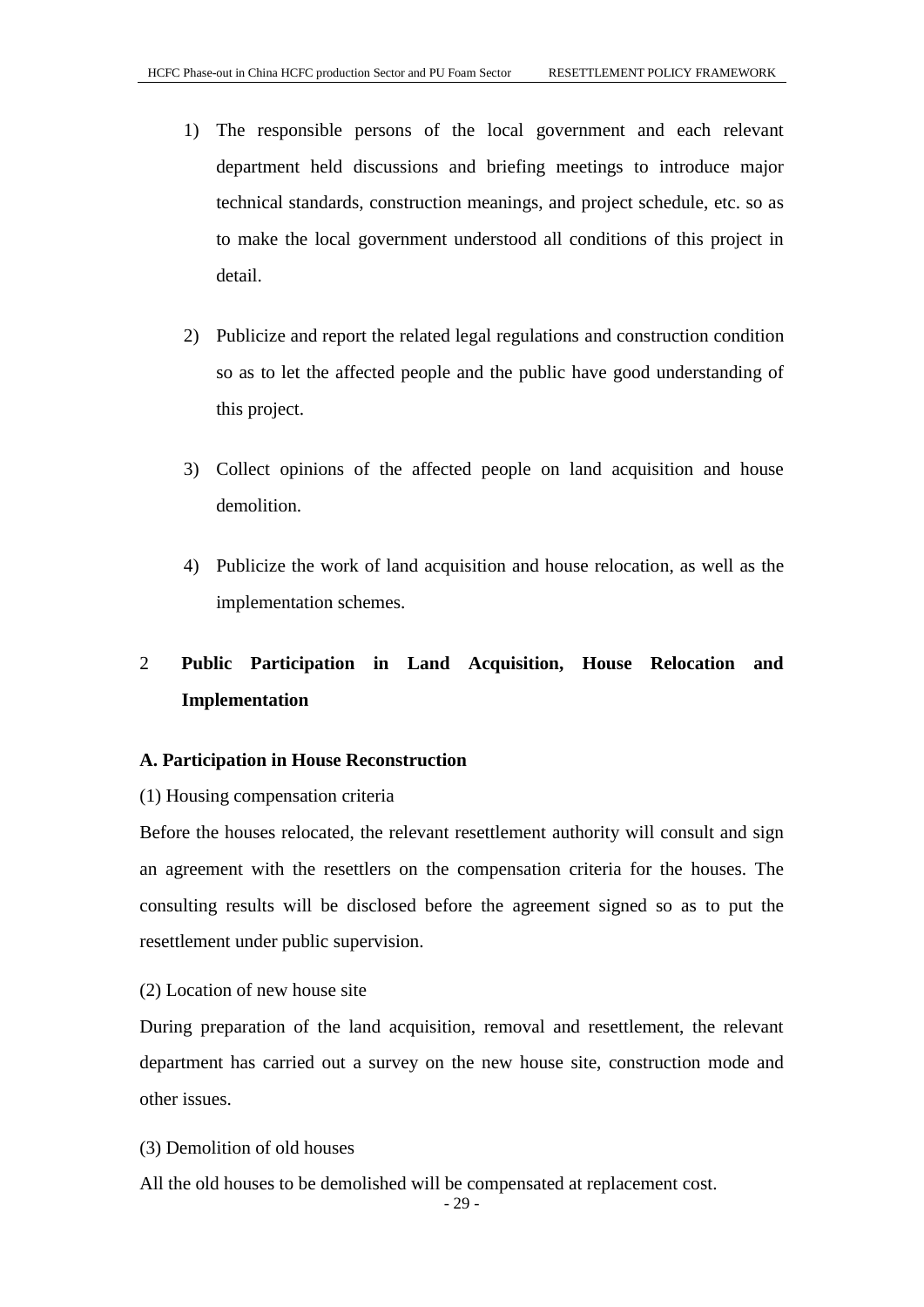#### **B. Participation in Management of Land Compensation**

The use of compensation fund should be decided after consultation and discussion with affected people and affected communities.

#### **C. Participation in Project Construction**

In order to ensure the affected persons to get benefits from the project, the local people will be encouraged to take part in the project such as provision of local materials and labor force.

# **XI. Implementation Arrangements**

<span id="page-32-0"></span>Once land acquisition is confirmed and preliminary design is adopted, field investigation on details of the land and its ground attachments should be carried out by relevant local partners. During the on-site investigation, scope of land acquisition and the impacts should be measured carefully and recognized by affected people. Social and economic background survey should be carried out to understand the degree of resettlement and the willingness to remove the relocated people. Based on the investigation, The RAP should be prepared by social and immigration experts employed by subproject owner side. The RAP reviews organizational arrangements to ensure that implementation procedures are clear, that responsibility is clearly designated for provision of all forms of assistance, and that adequate coordination among all agencies involved in RAP implementation is assured. The RAP must include a detailed implementation schedule, linking the project construction timetable to resettlement-related activities. The implementation timetable should establish that compensation (in cash or in kind) should be paid in 3 months prior to the initiation of civil works. Except for cash compensation, other forms of assistance to affected people should be provided by subproject owner during the resettlement process.

#### **XII. Costs and Budget**

<span id="page-32-1"></span> $-30-$ Each resettlement action plan will include detailed cost of compensation and other rehabilitation entitlements and resettlement of displaced persons. The cost estimates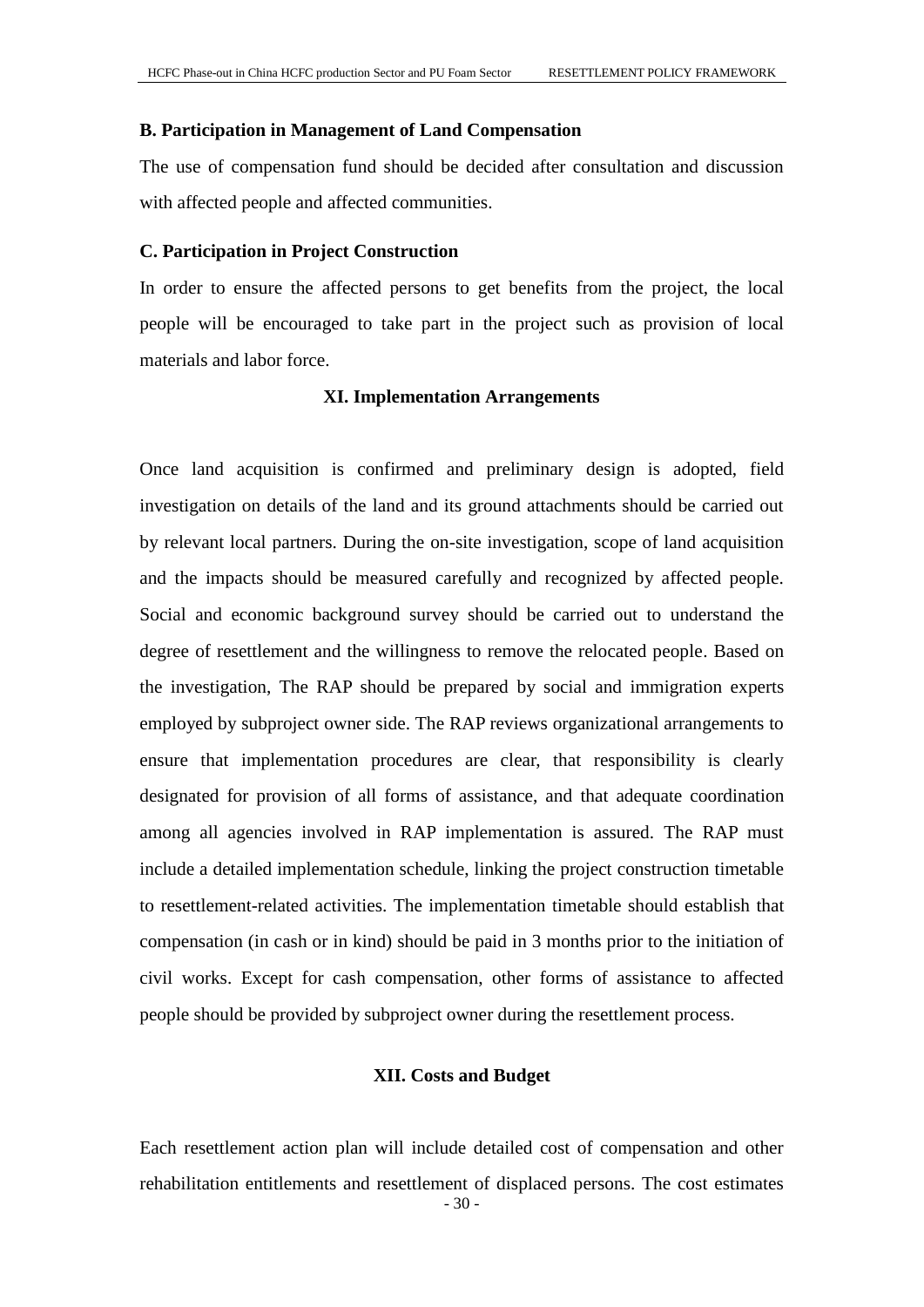will also include adequate costs for contingencies. The resettlement action plans will explicitly establish sources for all funds required, and resettlement fund flow should be compatible with the timetable for payment of compensation and provision of all other assistance.

# **XIII. Grievance Redress Procedure**

<span id="page-33-0"></span>In order to ensure that consultation, disclosure, and community engagement continues throughout the project implementation, the enterprises will establish a grievance mechanism, to make sure that all complaints of affected persons will be responded in time.

Sub-project owner should announce the grievance redress procedure to the affected groups or individuals during the public consultation. The grievance mechanism shall consist of (1) recording and reporting system, including written and oral grievance; (2) persons in charge of grievance; (3) Time required to grievance respond. The procedure is as follows, any people affected by adverse environmental impacts from the sub-project may write or talk to the sub-project owner directly and the sub-project owner should solve the issues with limited certain time. If affected people are not satisfied with the result, they may forward their grievance to the provincial PMO and the land and resource administration department. If the decision of land and resource administration department is not acceptable to the affected people, they may forward their appeal to a court. Such a grievance mechanism will be specified in the resettlement plan of the sub project.

The relevant units shall conduct on-site investigation if resettled persons present difficulties, problems and dissatisfaction, fully solicit the affected person's advice, and put forward opinions objectively and impartially according to the principles and standards of national laws and regulations and resettlement plan.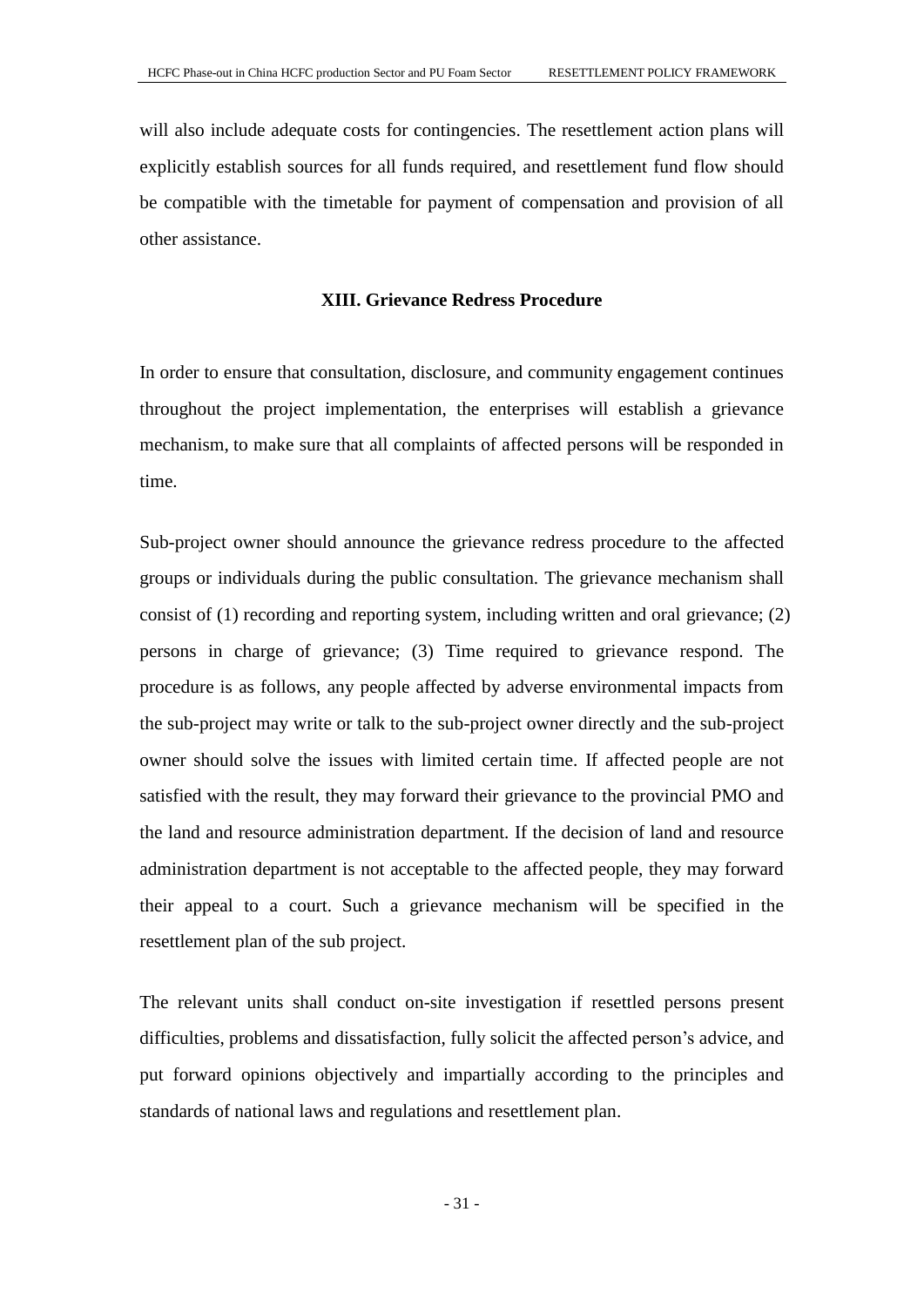# **XIV. Resettlement Supervision**

<span id="page-34-0"></span>To ensure that all affected people get adequate compensation, and to ensure that their incomes and ways of living are recovered after relocation, project implementation should be under internal and external supervision. Subproject owner is responsible for the internal supervision and external supervision and evaluation should be conducted by an independent qualified agency contracted by the project owner.

#### **Internal Supervision**

The overall goal of internal supervision is to guarantee the implementation according to approved "Resettlement Action Plan". Specific goal is as follows: (i) according to planned schedule and budget, to inspect the implementation condition of the important issue during resettlement and the project preparation stage. (ii) ensure to have the unblocked channel for consulting and ideal exchanging between the affected persons and manager; (iii) guarantee that the affected persons would get the full payment on time; and (iv) check whether the complaint is handled according to time limited. It is the resettlement implementation organization to take the responsibilities for the internal supervision.

#### **The External Independent Supervision and Evaluation**

External supervision and evaluation means to carry out regular supervision and evaluation on the land acquisition and relocation as well as resettlement from the outside of resettlement organization, to supervise and evaluate whether the target of the resettlement is realized, by which evaluation opinions and proposals will be put forward on the resettlement and restoration of the resettlers' living standards, and to provide predicting and alarming system to the project management and reflecting channel to the resettles.

The external supervision institution will be the consultant for the local PMO in relation to project-led resettlement. It will conduct follow-up investigation,